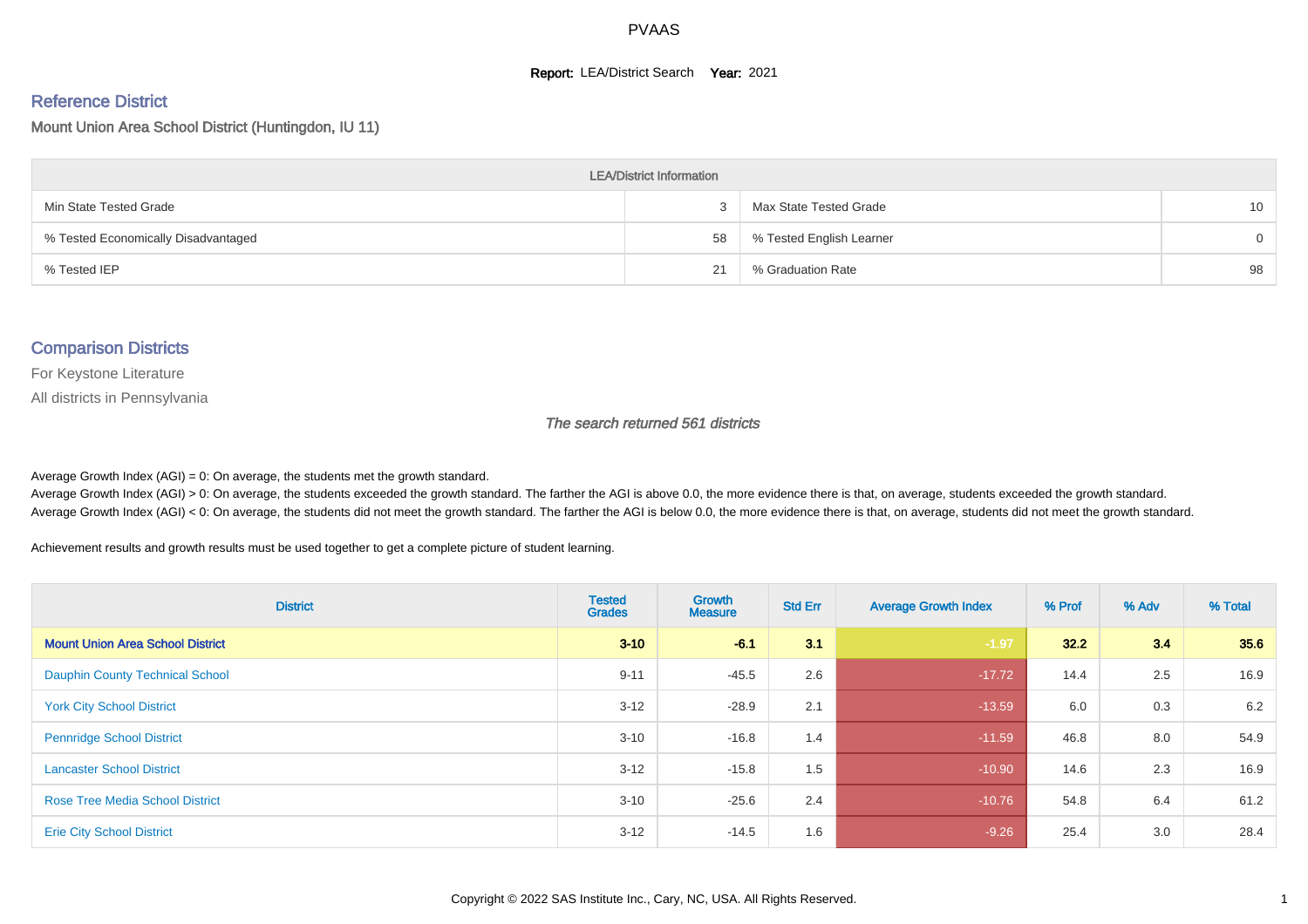| <b>District</b>                              | <b>Tested</b><br><b>Grades</b> | <b>Growth</b><br><b>Measure</b> | <b>Std Err</b> | <b>Average Growth Index</b> | % Prof | % Adv | % Total |
|----------------------------------------------|--------------------------------|---------------------------------|----------------|-----------------------------|--------|-------|---------|
| <b>Mount Union Area School District</b>      | $3 - 10$                       | $-6.1$                          | 3.1            | $-1.97$                     | 32.2   | 3.4   | 35.6    |
| <b>Shikellamy School District</b>            | $3 - 10$                       | $-22.3$                         | 2.5            | $-8.92$                     | 33.3   | 6.1   | 39.5    |
| <b>West Side CTC</b>                         | $9 - 10$                       | $-37.4$                         | 4.3            | $-8.64$                     | 8.8    | 0.0   | 8.8     |
| <b>Norristown Area School District</b>       | $3 - 12$                       | $-12.8$                         | 1.6            | $-7.98$                     | 23.5   | 2.3   | 25.7    |
| Owen J Roberts School District               | $3 - 11$                       | $-12.3$                         | 1.6            | $-7.61$                     | 57.0   | 11.9  | 69.0    |
| <b>Hatboro-Horsham School District</b>       | $3 - 11$                       | $-12.8$                         | 1.7            | $-7.47$                     | 45.6   | 7.2   | 52.8    |
| Philipsburg-Osceola Area School District     | $3 - 11$                       | $-24.8$                         | 3.3            | $-7.43$                     | 19.7   | 2.6   | 22.4    |
| <b>Chambersburg Area School District</b>     | $3 - 11$                       | $-9.5$                          | 1.3            | $-7.20$                     | 42.7   | 8.6   | 51.4    |
| <b>Northwestern School District</b>          | $3 - 11$                       | $-24.9$                         | 3.5            | $-7.13$                     | 42.6   | 2.9   | 45.6    |
| <b>Bristol Township School District</b>      | $3 - 11$                       | $-13.9$                         | 2.0            | $-7.05$                     | 31.0   | 3.7   | 34.7    |
| <b>Curwensville Area School District</b>     | $3 - 11$                       | $-27.9$                         | 4.1            | $-6.72$                     | 42.5   | 4.1   | 46.6    |
| Mifflinburg Area School District             | $3 - 11$                       | $-15.8$                         | 2.5            | $-6.30$                     | 42.4   | 4.0   | 46.4    |
| Lackawanna Trail School District             | $3 - 10$                       | $-21.7$                         | 3.5            | $-6.20$                     | 38.5   | 1.5   | 40.0    |
| <b>Lawrence County CTC</b>                   | $10 - 11$                      | $-21.7$                         | 3.6            | $-6.05$                     | 19.8   | 0.0   | 19.8    |
| <b>Ringgold School District</b>              | $3 - 11$                       | $-14.7$                         | 2.4            | $-6.04$                     | 41.5   | 7.9   | 49.4    |
| <b>Abington School District</b>              | $3 - 10$                       | $-11.5$                         | 1.9            | $-6.00$                     | 56.2   | 11.6  | 67.8    |
| <b>Springfield Township School District</b>  | $3 - 11$                       | $-18.9$                         | 3.2            | $-5.88$                     | 62.6   | 3.6   | 66.3    |
| <b>Solanco School District</b>               | $3 - 11$                       | $-11.0$                         | 2.0            | $-5.55$                     | 41.6   | 4.5   | 46.1    |
| <b>Exeter Township School District</b>       | $3 - 11$                       | $-10.4$                         | 1.9            | $-5.44$                     | 50.6   | 2.7   | 53.3    |
| <b>Southern Fulton School District</b>       | $3 - 11$                       | $-23.7$                         | 4.4            | $-5.37$                     | 34.2   | 10.5  | 44.7    |
| <b>Mastery Charter School - Gratz Campus</b> | $7 - 10$                       | $-23.9$                         | 4.5            | $-5.29$                     | 2.9    | 0.0   | 2.9     |
| <b>Plum Borough School District</b>          | $3 - 11$                       | $-11.3$                         | 2.2            | $-5.19$                     | 51.1   | 9.0   | 60.1    |
| <b>Titusville Area School District</b>       | $3 - 11$                       | $-13.2$                         | 2.6            | $-4.99$                     | 43.2   | 4.8   | 48.0    |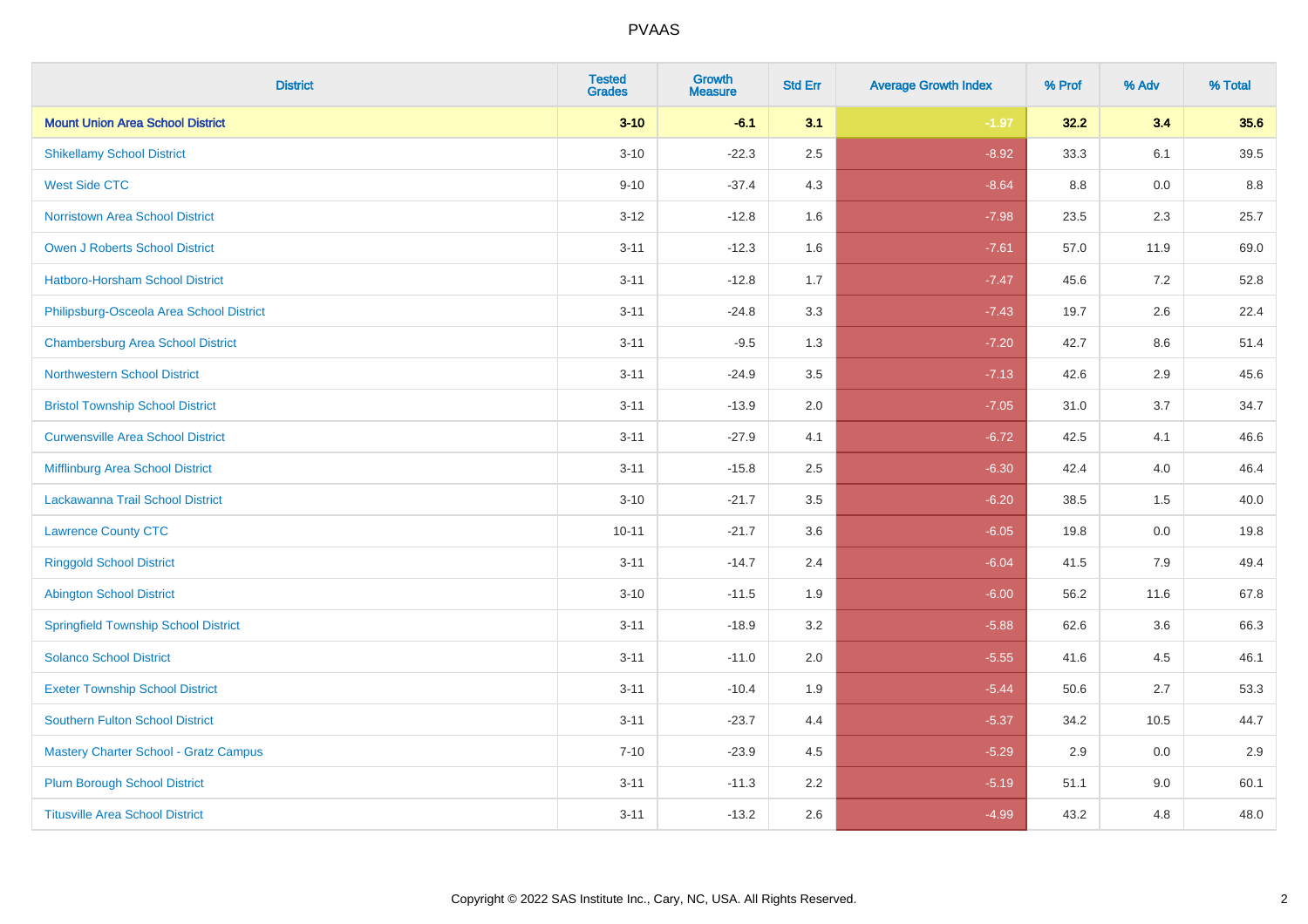| <b>District</b>                                | <b>Tested</b><br><b>Grades</b> | <b>Growth</b><br><b>Measure</b> | <b>Std Err</b> | <b>Average Growth Index</b> | % Prof | % Adv   | % Total |
|------------------------------------------------|--------------------------------|---------------------------------|----------------|-----------------------------|--------|---------|---------|
| <b>Mount Union Area School District</b>        | $3 - 10$                       | $-6.1$                          | 3.1            | $-1.97$                     | 32.2   | 3.4     | 35.6    |
| Southern Columbia Area School District         | $3 - 11$                       | $-14.6$                         | 3.0            | $-4.92$                     | 55.0   | 4.0     | 59.0    |
| Schuylkill Haven Area School District          | $3 - 11$                       | $-15.3$                         | 3.1            | $-4.87$                     | 49.7   | 2.4     | 52.1    |
| <b>Bucks County Technical High School</b>      | $9 - 10$                       | $-12.0$                         | 2.5            | $-4.84$                     | 35.9   | 3.2     | 39.2    |
| <b>Tacony Academy Charter School</b>           | $3 - 11$                       | $-14.7$                         | 3.0            | $-4.82$                     | 22.4   | 1.8     | 24.1    |
| <b>Tulpehocken Area School District</b>        | $3 - 12$                       | $-13.7$                         | 2.8            | $-4.81$                     | 36.7   | 2.8     | 39.4    |
| <b>Frazier School District</b>                 | $3 - 11$                       | $-17.2$                         | 3.7            | $-4.70$                     | 37.1   | 1.6     | 38.7    |
| <b>Riverside Beaver County School District</b> | $3 - 11$                       | $-14.0$                         | 3.0            | $-4.64$                     | 49.4   | 8.8     | 58.2    |
| <b>Penns Manor Area School District</b>        | $3 - 12$                       | $-17.0$                         | 3.7            | $-4.52$                     | 29.7   | 3.1     | 32.8    |
| <b>Annville-Cleona School District</b>         | $3 - 12$                       | $-12.1$                         | 2.7            | $-4.46$                     | 34.9   | 7.8     | 42.6    |
| <b>Lampeter-Strasburg School District</b>      | $3 - 12$                       | $-8.6$                          | 2.0            | $-4.33$                     | 55.1   | 9.8     | 64.8    |
| <b>Butler Area School District</b>             | $3 - 11$                       | $-6.5$                          | 1.5            | $-4.26$                     | 42.5   | 9.4     | 51.9    |
| Southern Tioga School District                 | $3 - 11$                       | $-11.5$                         | 2.7            | $-4.25$                     | 47.8   | 6.4     | 54.3    |
| <b>South Park School District</b>              | $3 - 11$                       | $-11.3$                         | 2.7            | $-4.23$                     | 53.5   | 13.7    | 67.3    |
| <b>West Mifflin Area School District</b>       | $3 - 12$                       | $-12.3$                         | 2.9            | $-4.22$                     | 39.7   | 10.3    | 50.0    |
| <b>Columbia-Montour AVTS</b>                   | $9 - 10$                       | $-12.5$                         | 3.0            | $-4.16$                     | 22.3   | $0.6\,$ | 22.9    |
| Jefferson County-Dubois AVTS                   | $9 - 11$                       | $-16.2$                         | 3.9            | $-4.16$                     | 23.0   | 0.0     | 23.0    |
| <b>Wellsboro Area School District</b>          | $3 - 11$                       | $-12.4$                         | 3.0            | $-4.11$                     | 49.2   | 11.9    | 61.1    |
| <b>Avonworth School District</b>               | $3 - 10$                       | $-12.6$                         | 3.1            | $-4.01$                     | 59.8   | 4.6     | 64.4    |
| <b>Big Spring School District</b>              | $3 - 11$                       | $-9.8$                          | 2.4            | $-4.00$                     | 38.6   | 8.9     | 47.5    |
| Catasauqua Area School District                | $3 - 12$                       | $-12.1$                         | 3.0            | $-4.00$                     | 36.8   | 7.6     | 44.3    |
| Southern Huntingdon County School District     | $3 - 11$                       | $-12.9$                         | 3.2            | $-3.98$                     | 32.5   | 2.5     | 35.0    |
| <b>Minersville Area School District</b>        | $3 - 11$                       | $-14.4$                         | 3.7            | $-3.90$                     | 39.3   | 3.3     | 42.6    |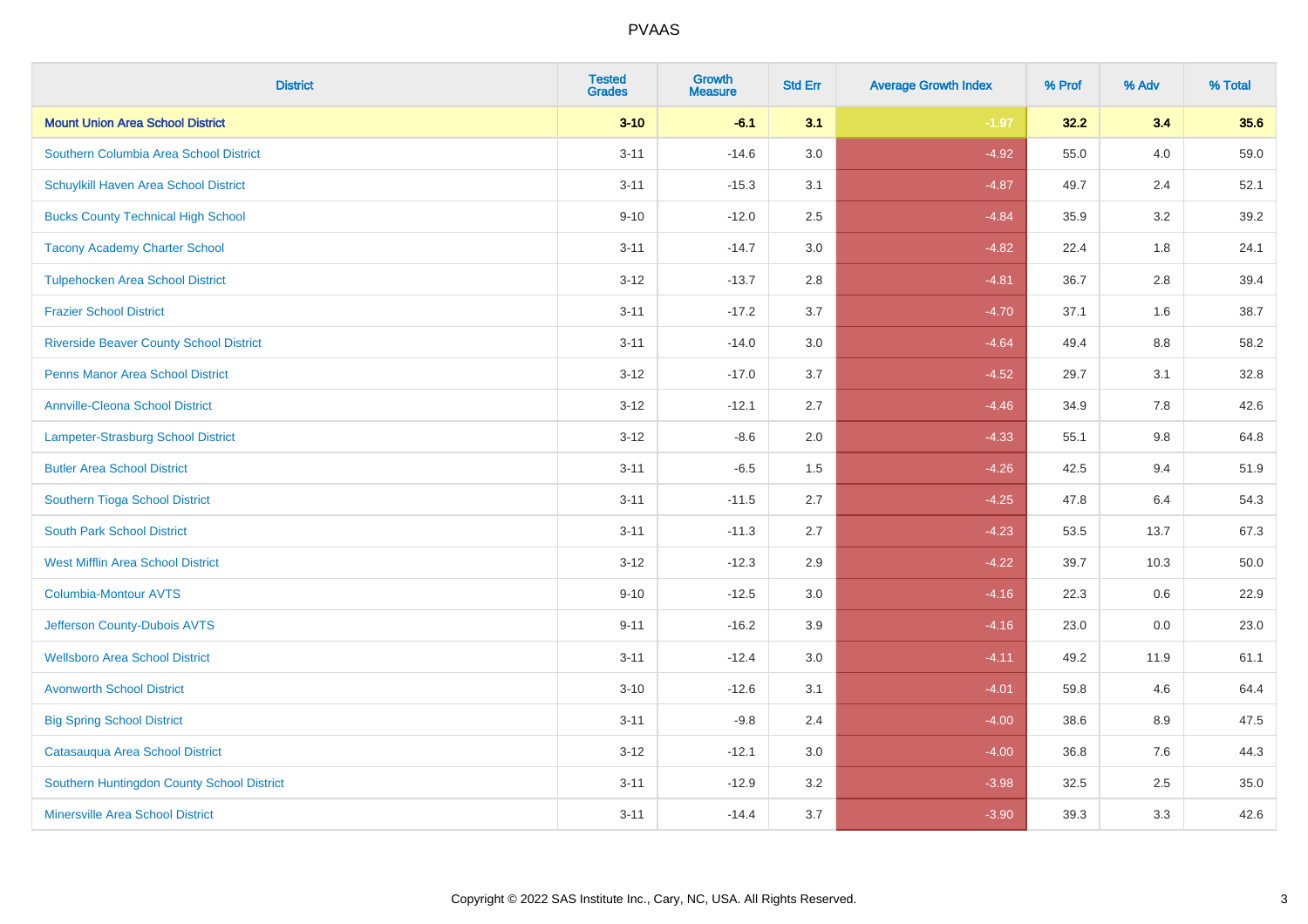| <b>District</b>                               | <b>Tested</b><br><b>Grades</b> | <b>Growth</b><br><b>Measure</b> | <b>Std Err</b> | <b>Average Growth Index</b> | % Prof | % Adv   | % Total |
|-----------------------------------------------|--------------------------------|---------------------------------|----------------|-----------------------------|--------|---------|---------|
| <b>Mount Union Area School District</b>       | $3 - 10$                       | $-6.1$                          | 3.1            | $-1.97$                     | 32.2   | 3.4     | 35.6    |
| <b>Bradford Area School District</b>          | $3 - 12$                       | $-9.3$                          | 2.4            | $-3.87$                     | 45.8   | $8.3\,$ | 54.2    |
| <b>Marion Center Area School District</b>     | $3 - 10$                       | $-12.0$                         | 3.1            | $-3.87$                     | 33.7   | 1.1     | 34.8    |
| Northern Lehigh School District               | $3 - 12$                       | $-10.4$                         | 2.7            | $-3.82$                     | 28.0   | 9.3     | 37.3    |
| Propel Charter School - Braddock Hills        | $3 - 11$                       | $-13.6$                         | 3.6            | $-3.81$                     | 9.7    | 1.6     | 11.3    |
| Johnsonburg Area School District              | $3 - 11$                       | $-14.1$                         | 3.9            | $-3.62$                     | 54.0   | 4.6     | 58.6    |
| <b>Berwick Area School District</b>           | $3 - 11$                       | $-9.3$                          | 2.6            | $-3.59$                     | 42.1   | 5.5     | 47.6    |
| <b>Ridgway Area School District</b>           | $3 - 11$                       | $-14.5$                         | 4.1            | $-3.56$                     | 49.0   | 9.8     | 58.8    |
| <b>Clearfield Area School District</b>        | $3 - 10$                       | $-9.4$                          | 2.6            | $-3.56$                     | 43.0   | 3.1     | 46.1    |
| <b>Moniteau School District</b>               | $3 - 11$                       | $-11.8$                         | 3.3            | $-3.56$                     | 50.0   | 6.3     | 56.3    |
| <b>Milton Area School District</b>            | $3 - 11$                       | $-8.7$                          | 2.5            | $-3.52$                     | 45.4   | 6.9     | 52.3    |
| <b>Penn-Delco School District</b>             | $3 - 11$                       | $-6.8$                          | 1.9            | $-3.51$                     | 46.6   | 3.2     | 49.8    |
| <b>Williamsburg Community School District</b> | $3 - 11$                       | $-14.3$                         | 4.1            | $-3.48$                     | 28.3   | $0.0\,$ | 28.3    |
| <b>Interboro School District</b>              | $3 - 12$                       | $-7.3$                          | 2.1            | $-3.43$                     | 46.6   | 4.8     | 51.4    |
| <b>Elizabeth Forward School District</b>      | $3 - 11$                       | $-8.4$                          | 2.4            | $-3.41$                     | 51.7   | 4.0     | 55.7    |
| <b>Steelton-Highspire School District</b>     | $3 - 11$                       | $-11.8$                         | 3.5            | $-3.40$                     | 14.5   | $0.0\,$ | 14.5    |
| <b>Neshannock Township School District</b>    | $3 - 10$                       | $-9.7$                          | 2.9            | $-3.34$                     | 62.4   | 5.6     | 67.9    |
| Maritime Academy Charter School               | $3 - 10$                       | $-11.4$                         | 3.5            | $-3.29$                     | 15.2   | 0.0     | 15.2    |
| <b>Tamaqua Area School District</b>           | $3 - 12$                       | $-8.2$                          | 2.5            | $-3.24$                     | 44.5   | 1.9     | 46.4    |
| <b>Waynesboro Area School District</b>        | $3 - 12$                       | $-6.1$                          | 1.9            | $-3.20$                     | 50.0   | 6.8     | 56.8    |
| <b>Boyertown Area School District</b>         | $3 - 11$                       | $-4.7$                          | 1.5            | $-3.17$                     | 55.2   | 11.3    | 66.5    |
| <b>Wallenpaupack Area School District</b>     | $3 - 11$                       | $-7.1$                          | 2.3            | $-3.09$                     | 40.8   | 2.4     | 43.1    |
| <b>Dubois Area School District</b>            | $3 - 11$                       | $-6.2$                          | 2.0            | $-3.07$                     | 50.9   | 13.4    | 64.3    |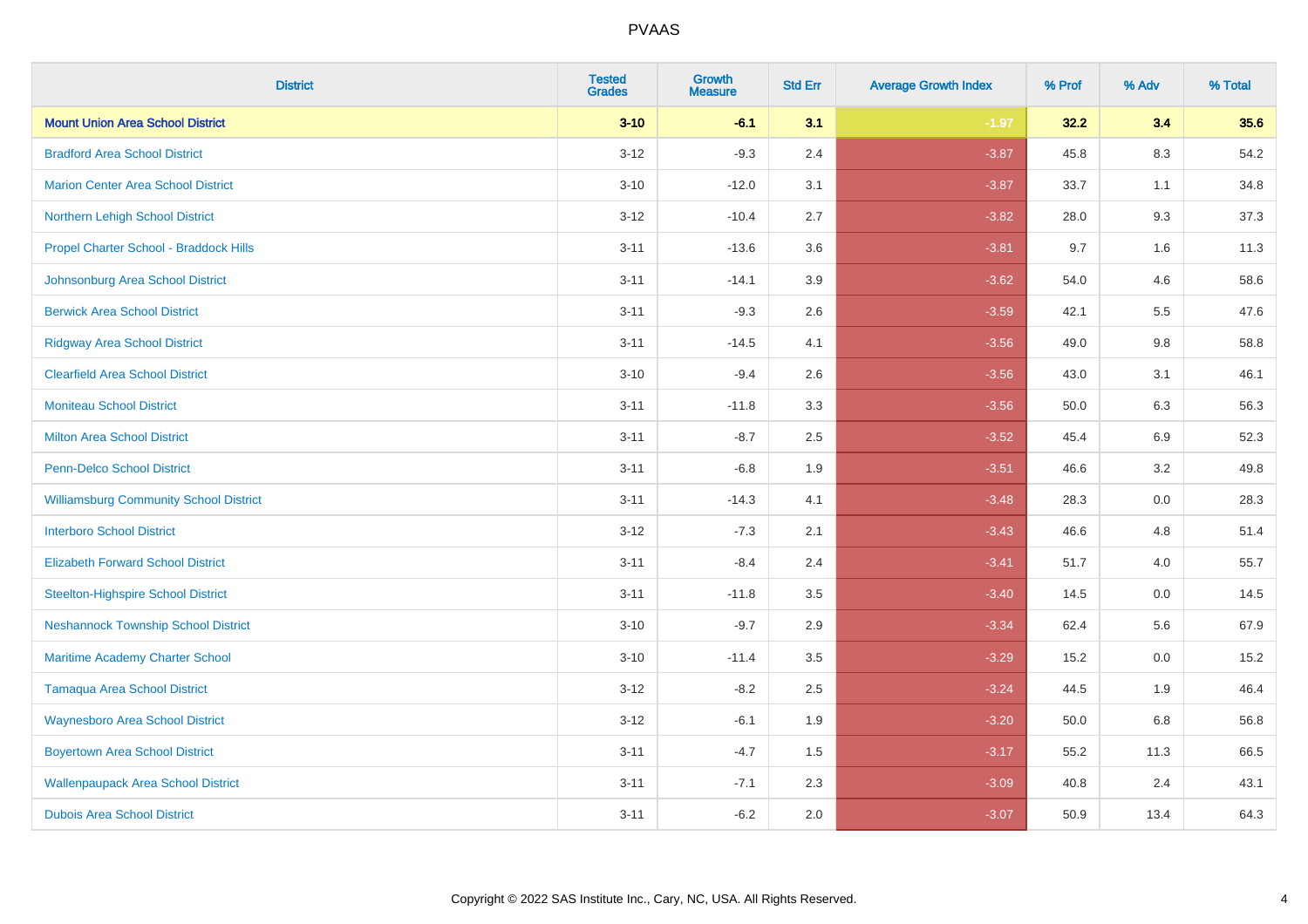| <b>District</b>                              | <b>Tested</b><br><b>Grades</b> | <b>Growth</b><br><b>Measure</b> | <b>Std Err</b> | <b>Average Growth Index</b> | % Prof | % Adv   | % Total |
|----------------------------------------------|--------------------------------|---------------------------------|----------------|-----------------------------|--------|---------|---------|
| <b>Mount Union Area School District</b>      | $3 - 10$                       | $-6.1$                          | 3.1            | $-1.97$                     | 32.2   | 3.4     | 35.6    |
| <b>Palisades School District</b>             | $3 - 11$                       | $-8.7$                          | 2.8            | $-3.06$                     | 53.8   | $6.7\,$ | 60.5    |
| <b>Pittsburgh School District</b>            | $3 - 11$                       | $-3.3$                          | 1.1            | $-3.04$                     | 33.9   | 8.2     | 42.1    |
| Philadelphia Academy Charter School          | $3 - 11$                       | $-8.9$                          | 2.9            | $-3.04$                     | 50.5   | 2.9     | 53.4    |
| <b>North East School District</b>            | $3 - 11$                       | $-9.3$                          | 3.1            | $-3.02$                     | 62.6   | 14.4    | 77.0    |
| <b>Penn Hills School District</b>            | $3 - 11$                       | $-7.6$                          | 2.6            | $-2.94$                     | 33.1   | 0.7     | 33.8    |
| <b>Conneaut School District</b>              | $3 - 12$                       | $-7.5$                          | 2.6            | $-2.91$                     | 38.4   | 7.4     | 45.8    |
| <b>Easton Area School District</b>           | $3-12$                         | $-4.1$                          | 1.4            | $-2.91$                     | 39.9   | 4.0     | 43.9    |
| <b>Rochester Area School District</b>        | $3 - 11$                       | $-13.2$                         | 4.6            | $-2.89$                     | 19.5   | 1.3     | 20.8    |
| <b>Union City Area School District</b>       | $3-12$                         | $-10.2$                         | 3.6            | $-2.87$                     | 42.9   | 3.2     | 46.0    |
| <b>Northern Potter School District</b>       | $3 - 12$                       | $-13.1$                         | 4.6            | $-2.84$                     | 37.5   | 0.0     | 37.5    |
| <b>Propel Charter School-Homestead</b>       | $3 - 11$                       | $-11.7$                         | 4.1            | $-2.84$                     | 15.9   | 0.0     | 15.9    |
| Nazareth Area School District                | $3 - 11$                       | $-4.7$                          | 1.7            | $-2.82$                     | 59.2   | 9.9     | 69.0    |
| <b>Carlisle Area School District</b>         | $3 - 11$                       | $-5.3$                          | 1.9            | $-2.81$                     | 54.0   | 6.3     | 60.3    |
| <b>Carmichaels Area School District</b>      | $3 - 10$                       | $-9.3$                          | 3.3            | $-2.81$                     | 35.1   | 1.4     | 36.5    |
| <b>Redbank Valley School District</b>        | $3 - 11$                       | $-9.5$                          | 3.4            | $-2.77$                     | 31.5   | 4.9     | 36.4    |
| <b>Highlands School District</b>             | $3 - 11$                       | $-7.4$                          | 2.7            | $-2.76$                     | 44.4   | 3.7     | 48.2    |
| <b>Forest Hills School District</b>          | $3 - 11$                       | $-7.3$                          | 2.7            | $-2.74$                     | 41.1   | 13.7    | 54.8    |
| <b>Trinity Area School District</b>          | $3 - 11$                       | $-5.4$                          | 2.0            | $-2.71$                     | 48.3   | 11.8    | 60.1    |
| <b>Propel Charter School-Montour</b>         | $3 - 10$                       | $-10.7$                         | 3.9            | $-2.71$                     | 13.7   | 0.0     | 13.7    |
| South Allegheny School District              | $3 - 11$                       | $-8.8$                          | 3.2            | $-2.70$                     | 40.5   | 0.0     | 40.5    |
| <b>Quakertown Community School District</b>  | $3 - 12$                       | $-4.4$                          | 1.6            | $-2.70$                     | 56.5   | 10.0    | 66.6    |
| <b>Blairsville-Saltsburg School District</b> | $3 - 11$                       | $-8.0$                          | 3.0            | $-2.68$                     | 37.3   | 7.0     | 44.3    |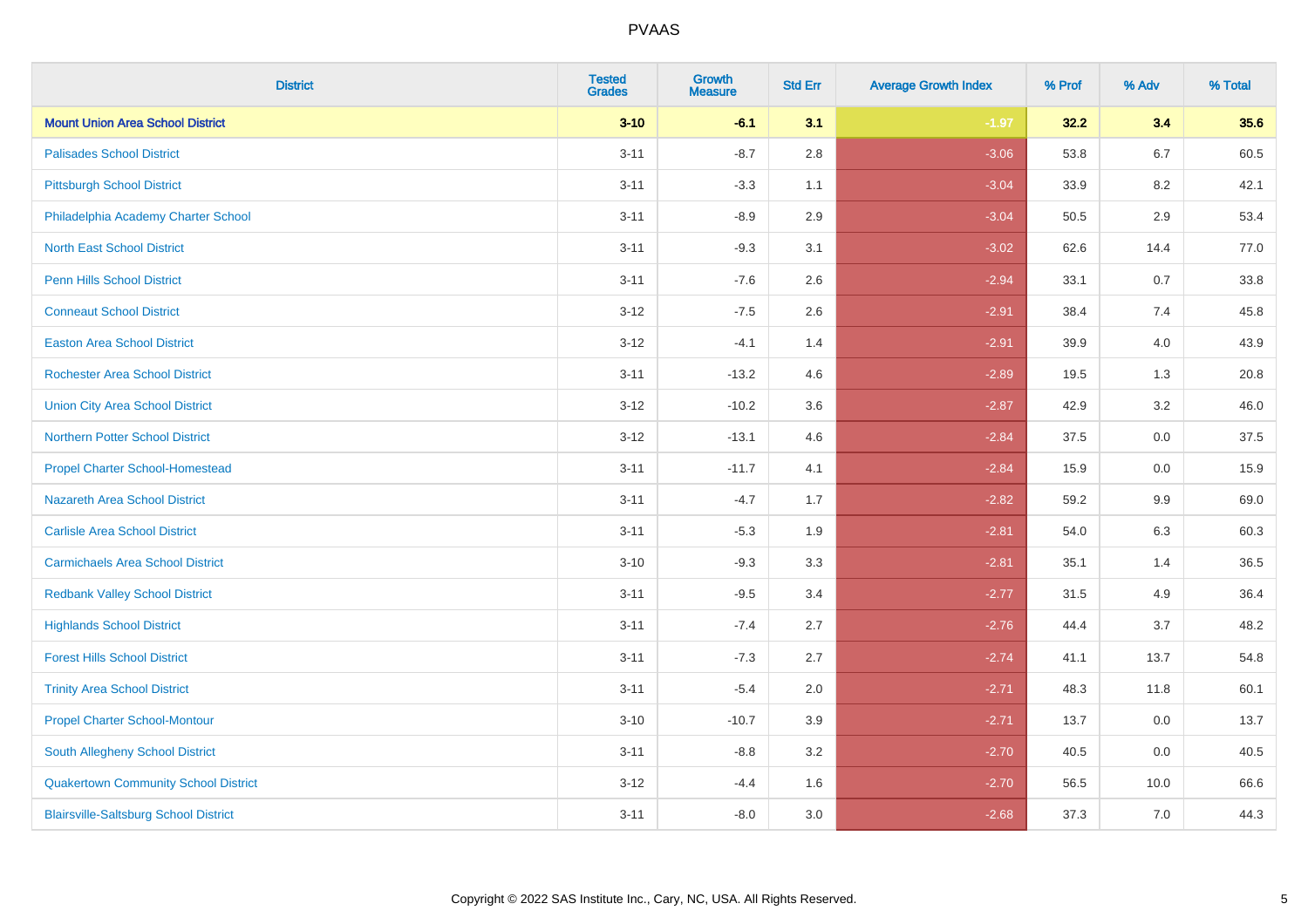| <b>District</b>                               | <b>Tested</b><br><b>Grades</b> | <b>Growth</b><br><b>Measure</b> | <b>Std Err</b> | <b>Average Growth Index</b> | % Prof | % Adv   | % Total |
|-----------------------------------------------|--------------------------------|---------------------------------|----------------|-----------------------------|--------|---------|---------|
| <b>Mount Union Area School District</b>       | $3 - 10$                       | $-6.1$                          | 3.1            | $-1.97$                     | 32.2   | 3.4     | 35.6    |
| <b>Harbor Creek School District</b>           | $3 - 11$                       | $-7.1$                          | 2.7            | $-2.67$                     | 48.8   | 15.2    | 64.0    |
| <b>Pine Grove Area School District</b>        | $3 - 11$                       | $-7.7$                          | 2.9            | $-2.66$                     | 42.3   | 7.7     | 50.0    |
| <b>New Castle Area School District</b>        | $3-12$                         | $-6.4$                          | 2.4            | $-2.66$                     | 32.5   | $4.3$   | 36.8    |
| Northern Tioga School District                | $3 - 12$                       | $-7.5$                          | 2.8            | $-2.64$                     | 54.0   | 1.2     | 55.2    |
| <b>Dunmore School District</b>                | $3 - 11$                       | $-7.7$                          | 2.9            | $-2.62$                     | 34.0   | 7.2     | 41.2    |
| <b>Coatesville Area School District</b>       | $3 - 11$                       | $-4.4$                          | 1.7            | $-2.62$                     | 36.3   | $4.2\,$ | 40.5    |
| <b>Northwest Area School District</b>         | $3 - 10$                       | $-10.0$                         | 3.8            | $-2.59$                     | 34.6   | 7.3     | 41.8    |
| <b>Blue Mountain School District</b>          | $3 - 10$                       | $-5.8$                          | 2.3            | $-2.56$                     | 46.6   | 8.5     | 55.1    |
| <b>Slippery Rock Area School District</b>     | $3 - 11$                       | $-6.3$                          | 2.5            | $-2.51$                     | 56.2   | $9.5\,$ | 65.7    |
| <b>North Star School District</b>             | $3 - 11$                       | $-8.7$                          | 3.5            | $-2.51$                     | 47.8   | 6.0     | 53.7    |
| <b>Mahanoy Area School District</b>           | $3 - 10$                       | $-9.0$                          | 3.6            | $-2.49$                     | 26.2   | 1.6     | 27.9    |
| <b>Keystone Central School District</b>       | $3 - 11$                       | $-5.1$                          | 2.0            | $-2.46$                     | 44.7   | 4.6     | 49.4    |
| <b>Sugar Valley Rural Charter School</b>      | $3 - 11$                       | $-11.0$                         | 4.5            | $-2.46$                     | 14.9   | $0.0\,$ | 14.9    |
| <b>Mohawk Area School District</b>            | $3 - 11$                       | $-7.5$                          | 3.1            | $-2.45$                     | 49.4   | 11.0    | 60.4    |
| <b>Innovative Arts Academy Charter School</b> | $6 - 11$                       | $-9.1$                          | 3.7            | $-2.44$                     | 9.5    | 0.0     | 9.5     |
| <b>Yough School District</b>                  | $3 - 10$                       | $-6.6$                          | 2.7            | $-2.43$                     | 50.8   | 4.0     | 54.8    |
| <b>Chartiers-Houston School District</b>      | $3 - 10$                       | $-8.6$                          | 3.5            | $-2.41$                     | 59.7   | 4.5     | 64.2    |
| <b>Farrell Area School District</b>           | $3 - 11$                       | $-10.4$                         | 4.3            | $-2.41$                     | 19.0   | 0.0     | 19.0    |
| <b>Universal Audenried Charter School</b>     | $9 - 11$                       | $-5.8$                          | 2.4            | $-2.40$                     | 14.6   | 0.0     | 14.6    |
| <b>Freedom Area School District</b>           | $3 - 11$                       | $-7.1$                          | 3.0            | $-2.37$                     | 43.8   | 4.2     | 47.9    |
| Jefferson-Morgan School District              | $3 - 10$                       | $-9.9$                          | 4.2            | $-2.35$                     | 43.8   | 4.2     | 47.9    |
| La Academia Partnership Charter School        | $6 - 11$                       | $-11.0$                         | 4.7            | $-2.34$                     | 6.8    | 0.0     | 6.8     |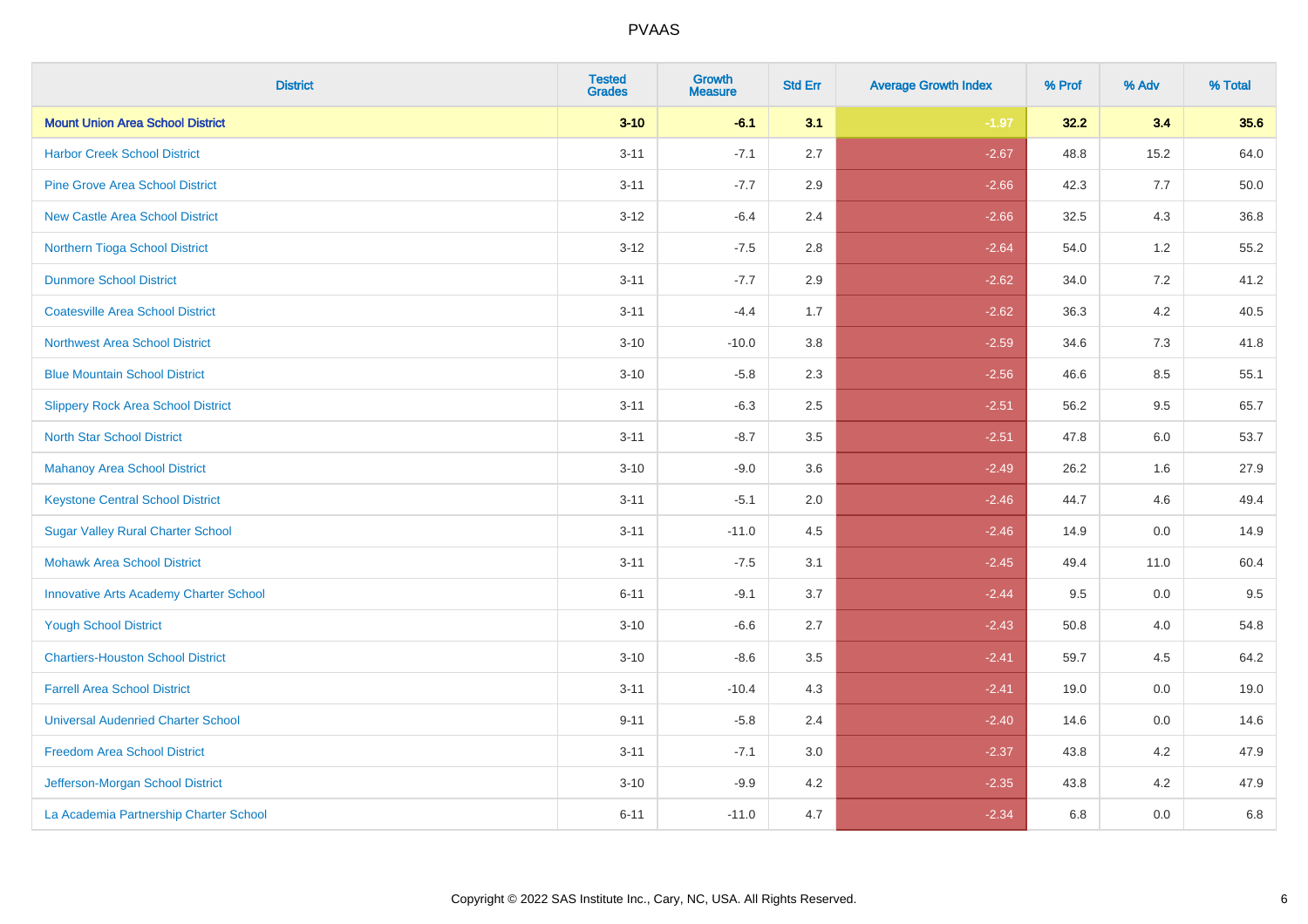| <b>District</b>                                   | <b>Tested</b><br><b>Grades</b> | <b>Growth</b><br><b>Measure</b> | <b>Std Err</b> | <b>Average Growth Index</b> | % Prof | % Adv   | % Total |
|---------------------------------------------------|--------------------------------|---------------------------------|----------------|-----------------------------|--------|---------|---------|
| <b>Mount Union Area School District</b>           | $3 - 10$                       | $-6.1$                          | 3.1            | $-1.97$                     | 32.2   | 3.4     | 35.6    |
| <b>Southmoreland School District</b>              | $3 - 11$                       | $-8.3$                          | 3.6            | $-2.32$                     | 56.8   | $7.2\,$ | 64.0    |
| <b>Upper Moreland Township School District</b>    | $3 - 11$                       | $-5.0$                          | 2.2            | $-2.31$                     | 57.9   | 4.0     | 61.9    |
| South Williamsport Area School District           | $3 - 10$                       | $-5.7$                          | 2.5            | $-2.30$                     | 45.5   | 4.5     | 50.0    |
| Salisbury-Elk Lick School District                | $3 - 11$                       | $-13.5$                         | 5.9            | $-2.30$                     | 27.8   | 0.0     | 27.8    |
| Indiana Area School District                      | $3 - 11$                       | $-5.3$                          | 2.3            | $-2.28$                     | 47.6   | 18.4    | 66.1    |
| <b>Oxford Area School District</b>                | $3 - 11$                       | $-4.3$                          | 1.9            | $-2.26$                     | 41.3   | 8.0     | 49.3    |
| <b>Juniata County School District</b>             | $3 - 12$                       | $-4.9$                          | 2.1            | $-2.26$                     | 38.5   | 2.9     | 41.4    |
| <b>Portage Area School District</b>               | $3 - 10$                       | $-8.1$                          | 3.6            | $-2.26$                     | 40.6   | 9.4     | 50.0    |
| <b>Windber Area School District</b>               | $3 - 11$                       | $-7.2$                          | 3.2            | $-2.24$                     | 55.4   | 7.2     | 62.6    |
| <b>East Lycoming School District</b>              | $3 - 11$                       | $-6.0$                          | 2.7            | $-2.24$                     | 48.3   | 4.2     | 52.5    |
| <b>York Co School Of Technology</b>               | $9 - 12$                       | $-3.8$                          | 1.7            | $-2.22$                     | 39.1   | 5.6     | 44.7    |
| <b>Muncy School District</b>                      | $3 - 11$                       | $-8.1$                          | 3.7            | $-2.21$                     | 42.0   | $3.8\,$ | 45.8    |
| <b>West Middlesex Area School District</b>        | $3 - 10$                       | $-8.4$                          | $3.8\,$        | $-2.21$                     | 34.9   | 2.8     | 37.6    |
| Jim Thorpe Area School District                   | $3 - 11$                       | $-5.8$                          | 2.7            | $-2.19$                     | 33.3   | 7.4     | 40.7    |
| <b>Keystone Education Center Charter School</b>   | $3 - 12$                       | $-12.9$                         | 5.9            | $-2.19$                     | 28.0   | $0.0\,$ | 28.0    |
| <b>Perkiomen Valley School District</b>           | $3 - 11$                       | $-3.5$                          | 1.6            | $-2.18$                     | 53.8   | 13.4    | 67.2    |
| <b>Benton Area School District</b>                | $3 - 10$                       | $-9.7$                          | 4.5            | $-2.18$                     | 43.2   | 5.4     | 48.6    |
| Susquehanna Township School District              | $3 - 12$                       | $-5.8$                          | 2.7            | $-2.17$                     | 36.0   | 5.6     | 41.6    |
| <b>Crawford Central School District</b>           | $3 - 11$                       | $-4.7$                          | 2.2            | $-2.15$                     | 40.6   | 10.5    | 51.1    |
| <b>Aliquippa School District</b>                  | $3 - 11$                       | $-9.0$                          | 4.2            | $-2.14$                     | 11.0   | 0.0     | 11.0    |
| <b>Williams Valley School District</b>            | $3 - 11$                       | $-7.3$                          | 3.4            | $-2.13$                     | 23.2   | 0.0     | 23.2    |
| <b>Executive Education Academy Charter School</b> | $3 - 10$                       | $-6.5$                          | 3.1            | $-2.08$                     | 23.7   | 2.2     | 25.8    |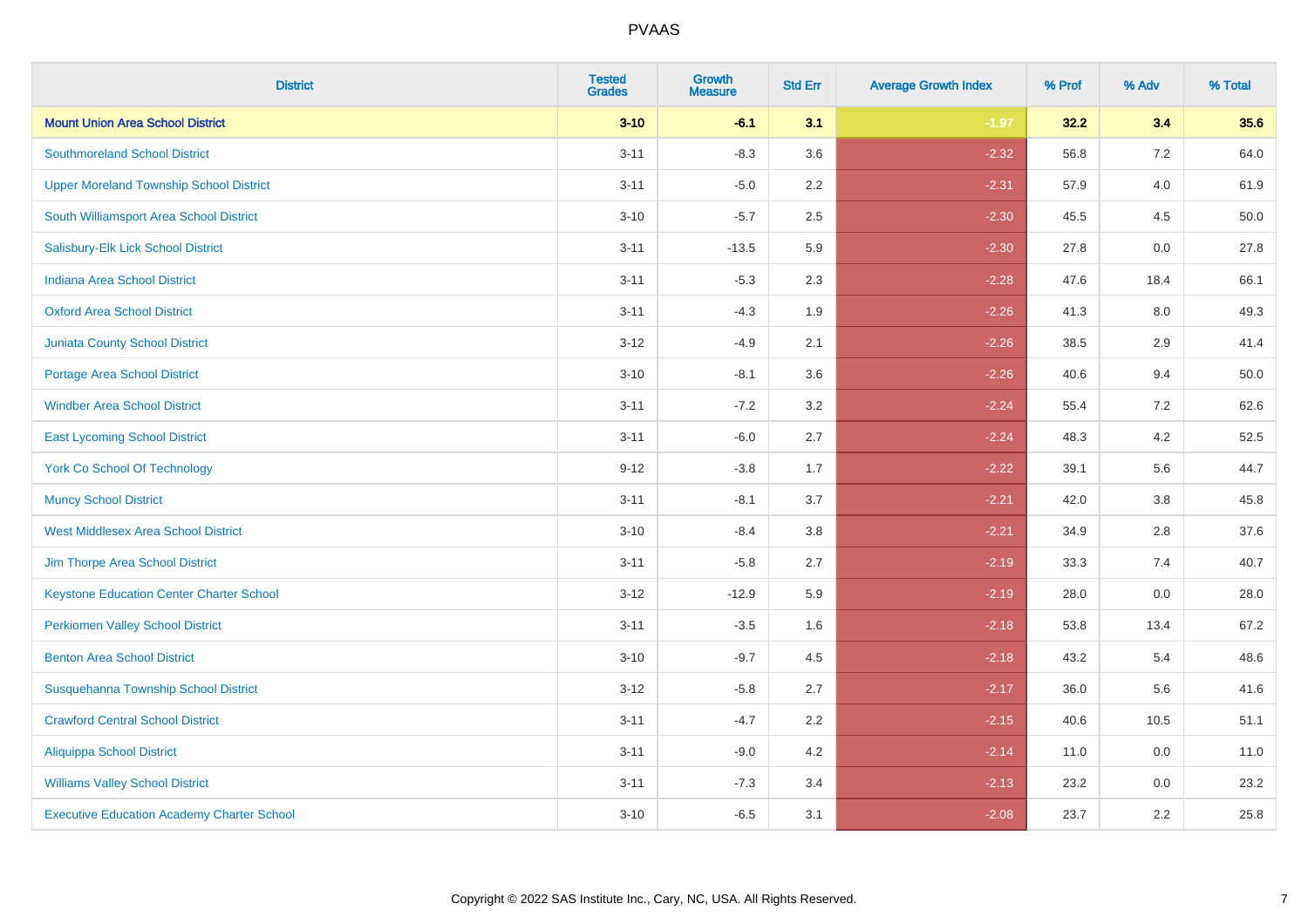| <b>District</b>                                | <b>Tested</b><br><b>Grades</b> | <b>Growth</b><br><b>Measure</b> | <b>Std Err</b> | <b>Average Growth Index</b> | % Prof | % Adv | % Total |
|------------------------------------------------|--------------------------------|---------------------------------|----------------|-----------------------------|--------|-------|---------|
| <b>Mount Union Area School District</b>        | $3 - 10$                       | $-6.1$                          | 3.1            | $-1.97$                     | 32.2   | 3.4   | 35.6    |
| <b>Middletown Area School District</b>         | $3 - 11$                       | $-5.3$                          | 2.6            | $-2.05$                     | 46.4   | 5.3   | 51.7    |
| <b>Karns City Area School District</b>         | $3 - 11$                       | $-6.0$                          | 2.9            | $-2.03$                     | 53.1   | 8.3   | 61.5    |
| <b>Corry Area School District</b>              | $3 - 11$                       | $-5.3$                          | 2.6            | $-2.03$                     | 38.5   | 6.0   | 44.5    |
| <b>California Area School District</b>         | $3 - 10$                       | $-7.3$                          | 3.6            | $-2.02$                     | 42.6   | 9.8   | 52.5    |
| <b>Moshannon Valley School District</b>        | $3 - 10$                       | $-7.0$                          | 3.4            | $-2.01$                     | 48.5   | 0.0   | 48.5    |
| The New Academy Charter School                 | $8 - 11$                       | $-10.4$                         | 5.2            | $-2.00$                     | 0.0    | 0.0   | 0.0     |
| <b>Upper Dauphin Area School District</b>      | $3 - 11$                       | $-6.3$                          | 3.2            | $-1.98$                     | 37.4   | 4.8   | 42.2    |
| <b>Mount Union Area School District</b>        | $3 - 10$                       | $-6.1$                          | 3.1            | $-1.97$                     | 32.2   | 3.4   | 35.6    |
| <b>Forest City Regional School District</b>    | $3 - 12$                       | $-6.0$                          | 3.0            | $-1.96$                     | 44.1   | 0.0   | 44.1    |
| <b>Bermudian Springs School District</b>       | $3 - 11$                       | $-5.5$                          | 2.9            | $-1.94$                     | 56.4   | 6.8   | 63.2    |
| <b>Somerset Area School District</b>           | $3 - 11$                       | $-4.4$                          | 2.3            | $-1.93$                     | 44.4   | 14.9  | 59.3    |
| <b>Mount Pleasant Area School District</b>     | $3 - 11$                       | $-5.0$                          | 2.6            | $-1.93$                     | 52.6   | 0.0   | 52.6    |
| Gettysburg Area School District                | $3 - 11$                       | $-4.0$                          | 2.1            | $-1.89$                     | 45.3   | 14.0  | 59.3    |
| <b>Greensburg Salem School District</b>        | $3 - 11$                       | $-4.4$                          | 2.4            | $-1.88$                     | 47.6   | 4.9   | 52.4    |
| <b>East Allegheny School District</b>          | $3 - 11$                       | $-6.3$                          | 3.3            | $-1.87$                     | 31.9   | 9.7   | 41.7    |
| <b>Western Beaver County School District</b>   | $3 - 11$                       | $-7.8$                          | 4.2            | $-1.87$                     | 56.5   | 6.5   | 63.0    |
| <b>Central Columbia School District</b>        | $3 - 12$                       | $-4.8$                          | 2.6            | $-1.86$                     | 53.7   | 14.8  | 68.5    |
| <b>Kiski Area School District</b>              | $3 - 11$                       | $-3.7$                          | 2.0            | $-1.86$                     | 57.4   | 10.4  | 67.8    |
| <b>Brownsville Area School District</b>        | $3 - 12$                       | $-7.2$                          | 3.9            | $-1.83$                     | 34.4   | 6.1   | 40.5    |
| <b>Montrose Area School District</b>           | $3 - 10$                       | $-5.5$                          | 3.0            | $-1.82$                     | 46.7   | 5.4   | 52.2    |
| <b>Brandywine Heights Area School District</b> | $3 - 11$                       | $-4.9$                          | 2.7            | $-1.81$                     | 49.2   | 8.2   | 57.4    |
| <b>Pequea Valley School District</b>           | $3 - 11$                       | $-5.8$                          | 3.2            | $-1.80$                     | 39.8   | 9.1   | 48.9    |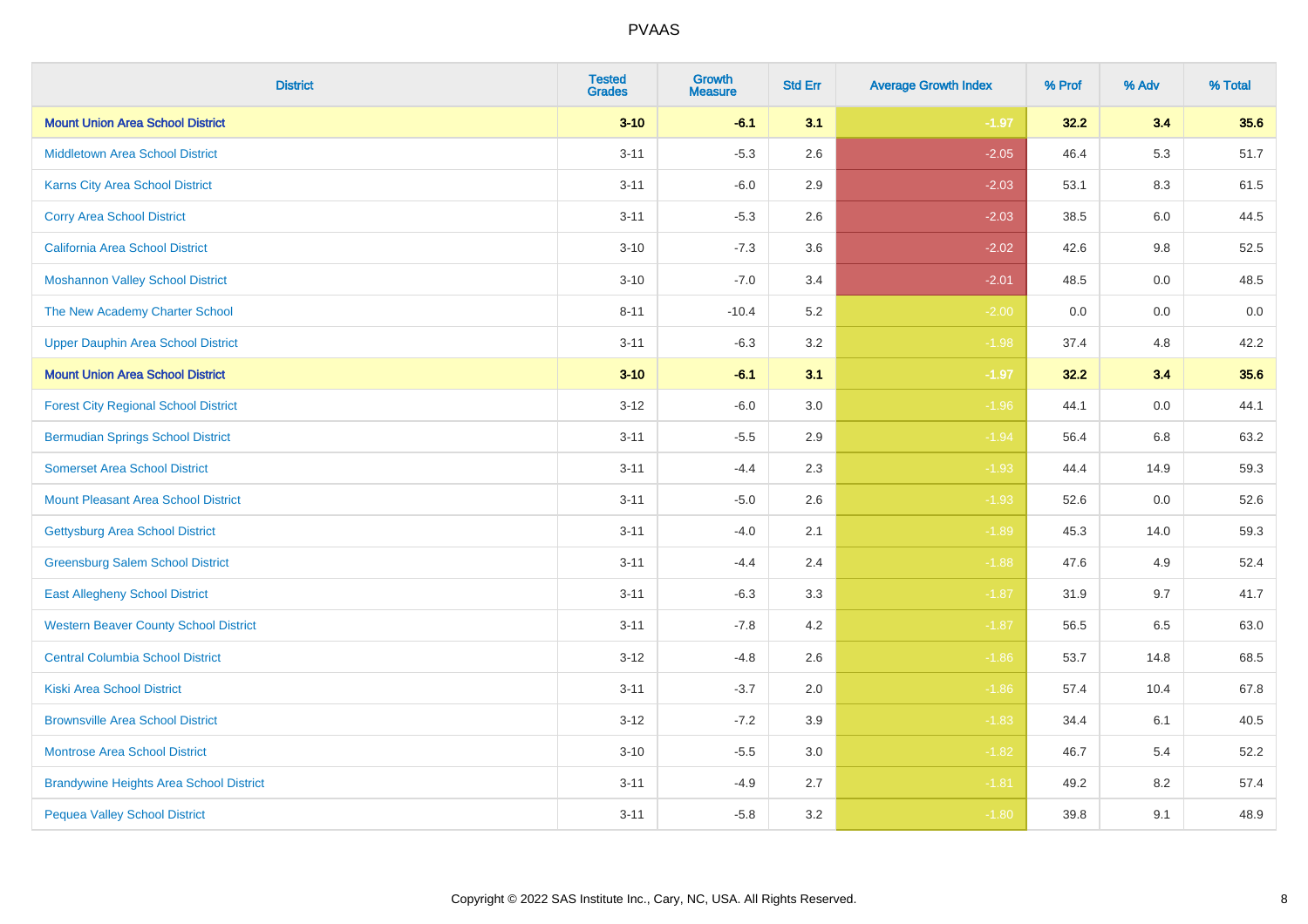| <b>District</b>                                                       | <b>Tested</b><br><b>Grades</b> | Growth<br><b>Measure</b> | <b>Std Err</b> | <b>Average Growth Index</b> | % Prof | % Adv | % Total |
|-----------------------------------------------------------------------|--------------------------------|--------------------------|----------------|-----------------------------|--------|-------|---------|
| <b>Mount Union Area School District</b>                               | $3 - 10$                       | $-6.1$                   | 3.1            | $-1.97$                     | 32.2   | 3.4   | 35.6    |
| <b>Pittston Area School District</b>                                  | $3 - 11$                       | $-10.1$                  | 5.6            | $-1.80$                     | 38.1   | 9.5   | 47.6    |
| <b>Washington School District</b>                                     | $3 - 11$                       | $-4.9$                   | 2.8            | $-1.76$                     | 30.1   | 2.4   | 32.5    |
| <b>Canton Area School District</b>                                    | $3 - 11$                       | $-5.5$                   | $3.2\,$        | $-1.75$                     | 40.7   | 2.3   | 43.0    |
| <b>Old Forge School District</b>                                      | $3 - 12$                       | $-5.9$                   | 3.4            | $-1.73$                     | 52.9   | 7.1   | 60.0    |
| Perseus House Charter School Of Excellence                            | $6 - 11$                       | $-5.2$                   | 3.0            | $-1.72$                     | 16.5   | 0.0   | 16.5    |
| <b>Brentwood Borough School District</b>                              | $3 - 11$                       | $-5.3$                   | $3.0\,$        | $-1.72$                     | 52.0   | 6.1   | 58.2    |
| East Pennsboro Area School District                                   | $3 - 11$                       | $-4.2$                   | 2.5            | $-1.71$                     | 60.8   | 8.5   | 69.3    |
| <b>Twin Valley School District</b>                                    | $3 - 12$                       | $-3.6$                   | 2.1            | $-1.69$                     | 49.6   | 7.1   | 56.8    |
| <b>Pottstown School District</b>                                      | $3 - 12$                       | $-4.0$                   | 2.4            | $-1.68$                     | 29.8   | 1.2   | 31.0    |
| <b>Fairfield Area School District</b>                                 | $3 - 11$                       | $-5.6$                   | 3.4            | $-1.66$                     | 57.9   | 4.0   | 61.8    |
| <b>Shamokin Area School District</b>                                  | $3 - 11$                       | $-7.7$                   | 4.8            | $-1.60$                     | 38.1   | 3.2   | 41.3    |
| Preparatory Charter School Of Mathematics, Science, Tech, And Careers | $9 - 10$                       | $-4.0$                   | 2.5            | $-1.59$                     | 15.0   | 0.0   | 15.0    |
| <b>Carbon Career &amp; Technical Institute</b>                        | $9 - 11$                       | $-5.7$                   | 3.6            | $-1.59$                     | 34.5   | 1.2   | 35.7    |
| <b>Tri-Valley School District</b>                                     | $3 - 10$                       | $-6.4$                   | 4.1            | $-1.57$                     | 37.0   | 4.4   | 41.3    |
| <b>Fort Cherry School District</b>                                    | $3 - 10$                       | $-5.9$                   | 3.8            | $-1.56$                     | 55.2   | 5.2   | 60.3    |
| <b>MaST Community Charter School</b>                                  | $3 - 10$                       | $-4.1$                   | 2.7            | $-1.52$                     | 44.0   | 9.5   | 53.4    |
| <b>Claysburg-Kimmel School District</b>                               | $3 - 11$                       | $-5.7$                   | 4.0            | $-1.42$                     | 42.9   | 8.2   | 51.0    |
| <b>Westmont Hilltop School District</b>                               | $3 - 11$                       | $-4.0$                   | 2.8            | $-1.40$                     | 36.3   | 13.3  | 49.6    |
| <b>Greencastle-Antrim School District</b>                             | $3 - 11$                       | $-3.0$                   | 2.2            | $-1.36$                     | 62.4   | 9.9   | 72.3    |
| <b>Ferndale Area School District</b>                                  | $3 - 10$                       | $-5.8$                   | 4.3            | $-1.33$                     | 40.0   | 0.0   | 40.0    |
| <b>Cambria Heights School District</b>                                | $3 - 10$                       | $-4.1$                   | 3.1            | $-1.32$                     | 51.0   | 6.0   | 57.0    |
| <b>Ellwood City Area School District</b>                              | $3 - 11$                       | $-4.2$                   | 3.2            | $-1.29$                     | 54.1   | 14.1  | 68.2    |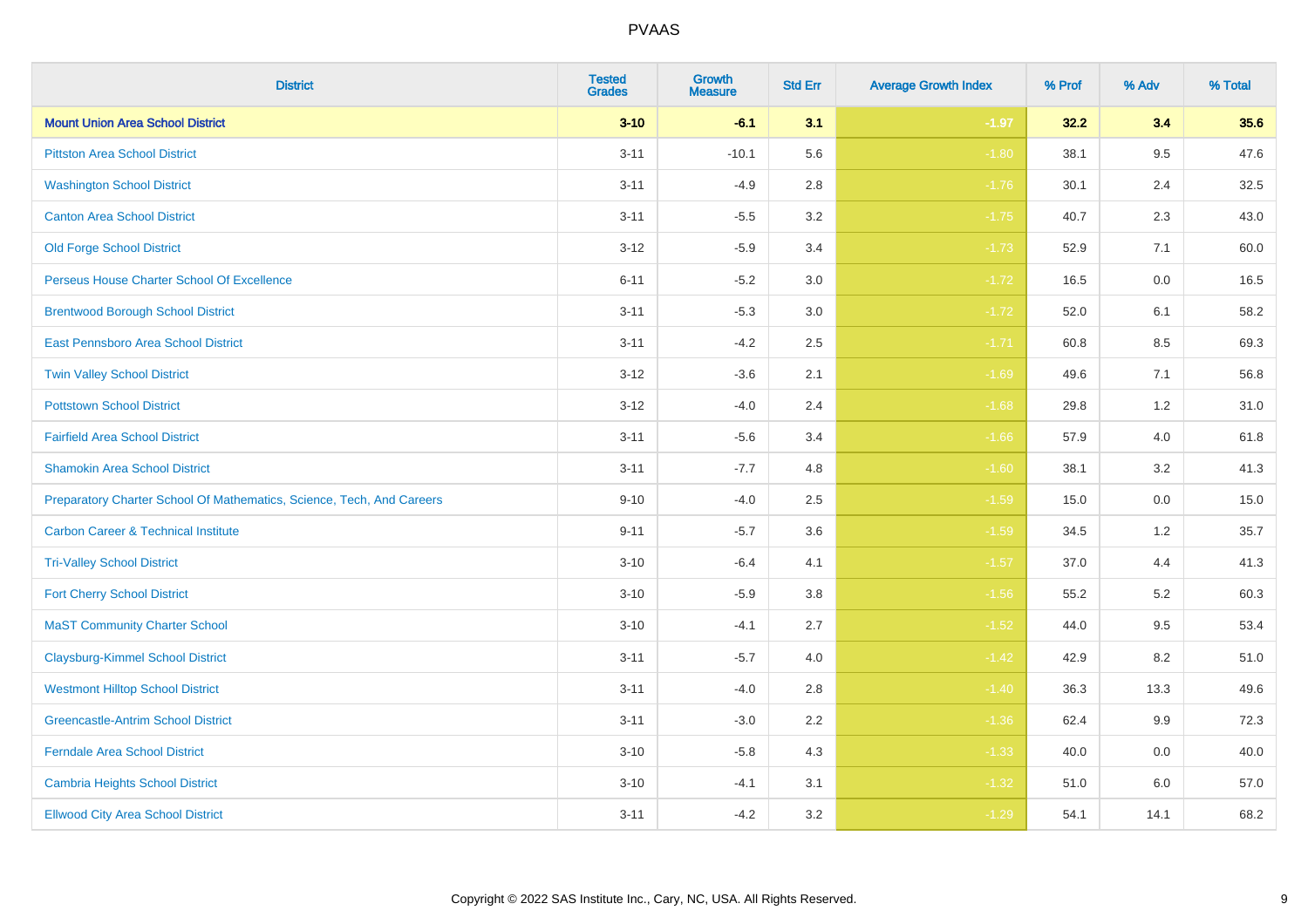| <b>District</b>                                | <b>Tested</b><br><b>Grades</b> | <b>Growth</b><br><b>Measure</b> | <b>Std Err</b> | <b>Average Growth Index</b> | % Prof | % Adv   | % Total |
|------------------------------------------------|--------------------------------|---------------------------------|----------------|-----------------------------|--------|---------|---------|
| <b>Mount Union Area School District</b>        | $3 - 10$                       | $-6.1$                          | 3.1            | $-1.97$                     | 32.2   | 3.4     | 35.6    |
| <b>Shade-Central City School District</b>      | $3 - 11$                       | $-5.9$                          | 4.6            | $-1.28$                     | 27.8   | $0.0\,$ | 27.8    |
| <b>Bristol Borough School District</b>         | $3 - 12$                       | $-4.3$                          | 3.4            | $-1.27$                     | 39.7   | 1.3     | 41.0    |
| <b>Troy Area School District</b>               | $3 - 10$                       | $-4.3$                          | 3.4            | $-1.26$                     | 43.2   | 5.7     | 48.9    |
| <b>Apollo-Ridge School District</b>            | $3 - 12$                       | $-4.7$                          | 3.7            | $-1.24$                     | 50.0   | 10.0    | 60.0    |
| <b>Elk Lake School District</b>                | $3 - 11$                       | $-4.0$                          | 3.3            | $-1.23$                     | 46.2   | 3.3     | 49.4    |
| <b>Scranton School District</b>                | $3 - 12$                       | $-2.9$                          | 2.4            | $-1.22$                     | 45.6   | 3.6     | 49.1    |
| <b>Riverview School District</b>               | $3 - 11$                       | $-4.6$                          | 3.8            | $-1.20$                     | 57.9   | 15.8    | 73.7    |
| <b>Greater Johnstown School District</b>       | $3 - 11$                       | $-3.1$                          | 2.6            | $-1.19$                     | 26.1   | 0.0     | 26.1    |
| <b>Big Beaver Falls Area School District</b>   | $3 - 11$                       | $-3.9$                          | 3.3            | $-1.18$                     | 34.1   | $3.5\,$ | 37.6    |
| <b>Chichester School District</b>              | $3 - 11$                       | $-2.7$                          | 2.3            | $-1.17$                     | 44.6   | 6.6     | 51.2    |
| <b>Chestnut Ridge School District</b>          | $3 - 12$                       | $-3.4$                          | 2.9            | $-1.17$                     | 46.6   | 5.8     | 52.4    |
| <b>Kane Area School District</b>               | $3 - 10$                       | $-3.7$                          | 3.2            | $-1.17$                     | 39.5   | $9.9\,$ | 49.4    |
| <b>Antietam School District</b>                | $3 - 10$                       | $-4.3$                          | 3.8            | $-1.13$                     | 36.4   | 5.4     | 41.8    |
| Jeannette City School District                 | $3 - 11$                       | $-4.3$                          | 3.8            | $-1.13$                     | 46.7   | 7.5     | 54.2    |
| <b>Dallas School District</b>                  | $3 - 11$                       | $-2.5$                          | 2.2            | $-1.12$                     | 54.9   | 7.6     | 62.4    |
| <b>Juniata Valley School District</b>          | $3 - 11$                       | $-3.9$                          | 3.5            | $-1.10$                     | 44.4   | 3.5     | 47.8    |
| <b>Riverside School District</b>               | $3 - 11$                       | $-3.2$                          | 3.0            | $-1.09$                     | 43.0   | 9.0     | 52.0    |
| <b>Conemaugh Township Area School District</b> | $3 - 12$                       | $-3.7$                          | 3.4            | $-1.09$                     | 53.8   | 17.6    | 71.4    |
| Oil City Area School District                  | $3 - 11$                       | $-2.9$                          | 2.6            | $-1.08$                     | 44.4   | 5.8     | 50.2    |
| <b>Quaker Valley School District</b>           | $3 - 11$                       | $-2.8$                          | 2.6            | $-1.08$                     | 55.2   | 13.2    | 68.4    |
| <b>West Greene School District</b>             | $3 - 11$                       | $-4.5$                          | 4.3            | $-1.04$                     | 36.6   | 7.3     | 43.9    |
| <b>Lewisburg Area School District</b>          | $3 - 11$                       | $-2.7$                          | 2.6            | $-1.03$                     | 57.0   | 18.5    | 75.6    |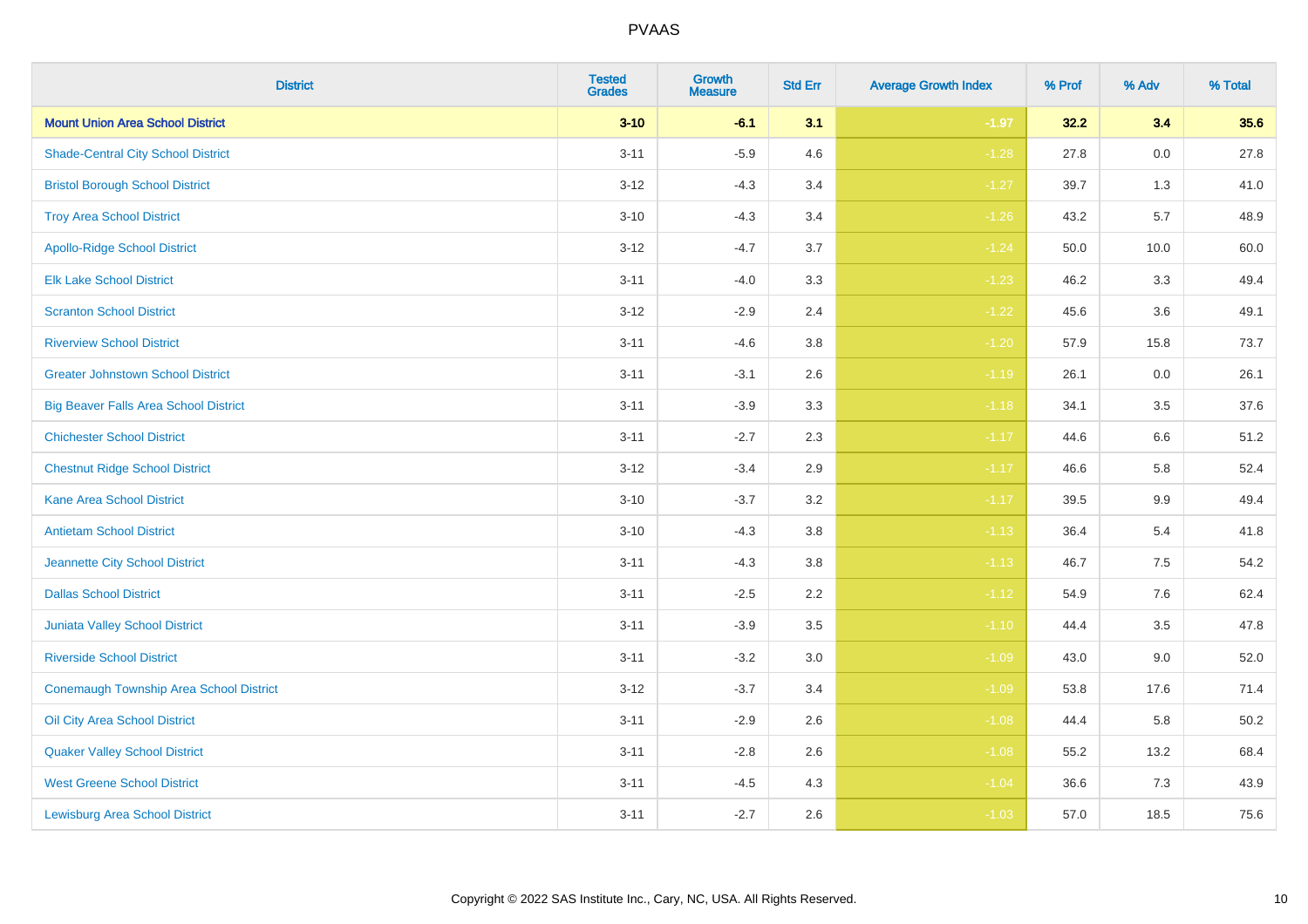| <b>District</b>                               | <b>Tested</b><br><b>Grades</b> | <b>Growth</b><br><b>Measure</b> | <b>Std Err</b> | <b>Average Growth Index</b> | % Prof | % Adv | % Total |
|-----------------------------------------------|--------------------------------|---------------------------------|----------------|-----------------------------|--------|-------|---------|
| <b>Mount Union Area School District</b>       | $3 - 10$                       | $-6.1$                          | 3.1            | $-1.97$                     | 32.2   | 3.4   | 35.6    |
| <b>Valley Grove School District</b>           | $3 - 10$                       | $-3.7$                          | 3.7            | $-1.01$                     | 51.2   | 6.1   | 57.3    |
| <b>Seneca Valley School District</b>          | $3 - 11$                       | $-1.4$                          | 1.4            | $-0.99$                     | 57.2   | 11.4  | 68.6    |
| <b>North Hills School District</b>            | $3 - 11$                       | $-1.8$                          | 1.8            | $-0.96$                     | 59.1   | 14.1  | 73.2    |
| Imhotep Institute Charter High School         | $9 - 11$                       | $-5.3$                          | 5.8            | $-0.92$                     | 25.0   | 0.0   | 25.0    |
| <b>Wyoming Valley West School District</b>    | $3 - 11$                       | $-2.2$                          | 2.4            | $-0.91$                     | 49.4   | 3.0   | 52.4    |
| <b>Sullivan County School District</b>        | $3 - 10$                       | $-4.0$                          | 4.4            | $-0.90$                     | 66.7   | 2.6   | 69.2    |
| <b>Austin Area School District</b>            | $3 - 11$                       | $-5.7$                          | 6.4            | $-0.90$                     | 33.3   | 5.6   | 38.9    |
| <b>Columbia Borough School District</b>       | $3 - 12$                       | $-3.1$                          | 3.5            | $-0.89$                     | 29.5   | 1.9   | 31.4    |
| <b>Montour School District</b>                | $3 - 11$                       | $-1.8$                          | 2.1            | $-0.88$                     | 61.4   | 15.1  | 76.5    |
| <b>Charleroi School District</b>              | $3 - 11$                       | $-2.6$                          | 3.0            | $-0.86$                     | 55.7   | 7.4   | 63.1    |
| <b>Phoenixville Area School District</b>      | $3 - 11$                       | $-1.7$                          | 2.1            | $-0.83$                     | 59.9   | 10.6  | 70.5    |
| <b>Chartiers Valley School District</b>       | $3 - 11$                       | $-1.7$                          | 2.0            | $-0.81$                     | 54.7   | 8.4   | 63.1    |
| <b>Forest Area School District</b>            | $3 - 11$                       | $-4.4$                          | 5.4            | $-0.81$                     | 36.2   | 2.1   | 38.3    |
| <b>Lebanon School District</b>                | $3 - 11$                       | $-1.6$                          | 1.9            | $-0.80$                     | 24.4   | 2.6   | 27.0    |
| Shenango Area School District                 | $3 - 11$                       | $-2.6$                          | 3.3            | $-0.79$                     | 50.6   | 13.9  | 64.6    |
| <b>Northeast Bradford School District</b>     | $3 - 10$                       | $-3.1$                          | 4.0            | $-0.78$                     | 33.9   | 3.4   | 37.3    |
| <b>Conemaugh Valley School District</b>       | $3 - 12$                       | $-3.2$                          | 4.1            | $-0.78$                     | 48.2   | 5.6   | 53.7    |
| <b>Gillingham Charter School</b>              | $3 - 11$                       | $-4.4$                          | 5.6            | $-0.77$                     | 20.8   | 8.3   | 29.2    |
| <b>Turkeyfoot Valley Area School District</b> | $3 - 12$                       | $-4.3$                          | 5.6            | $-0.76$                     | 22.0   | 5.1   | 27.1    |
| <b>Bald Eagle Area School District</b>        | $3 - 11$                       | $-2.1$                          | 2.7            | $-0.75$                     | 48.4   | 9.4   | 57.7    |
| Huntingdon Area School District               | $3 - 11$                       | $-2.0$                          | 2.7            | $-0.72$                     | 36.8   | 10.3  | 47.0    |
| Mt Lebanon School District                    | $3 - 11$                       | $-1.0$                          | 1.5            | $-0.70$                     | 61.9   | 24.0  | 85.9    |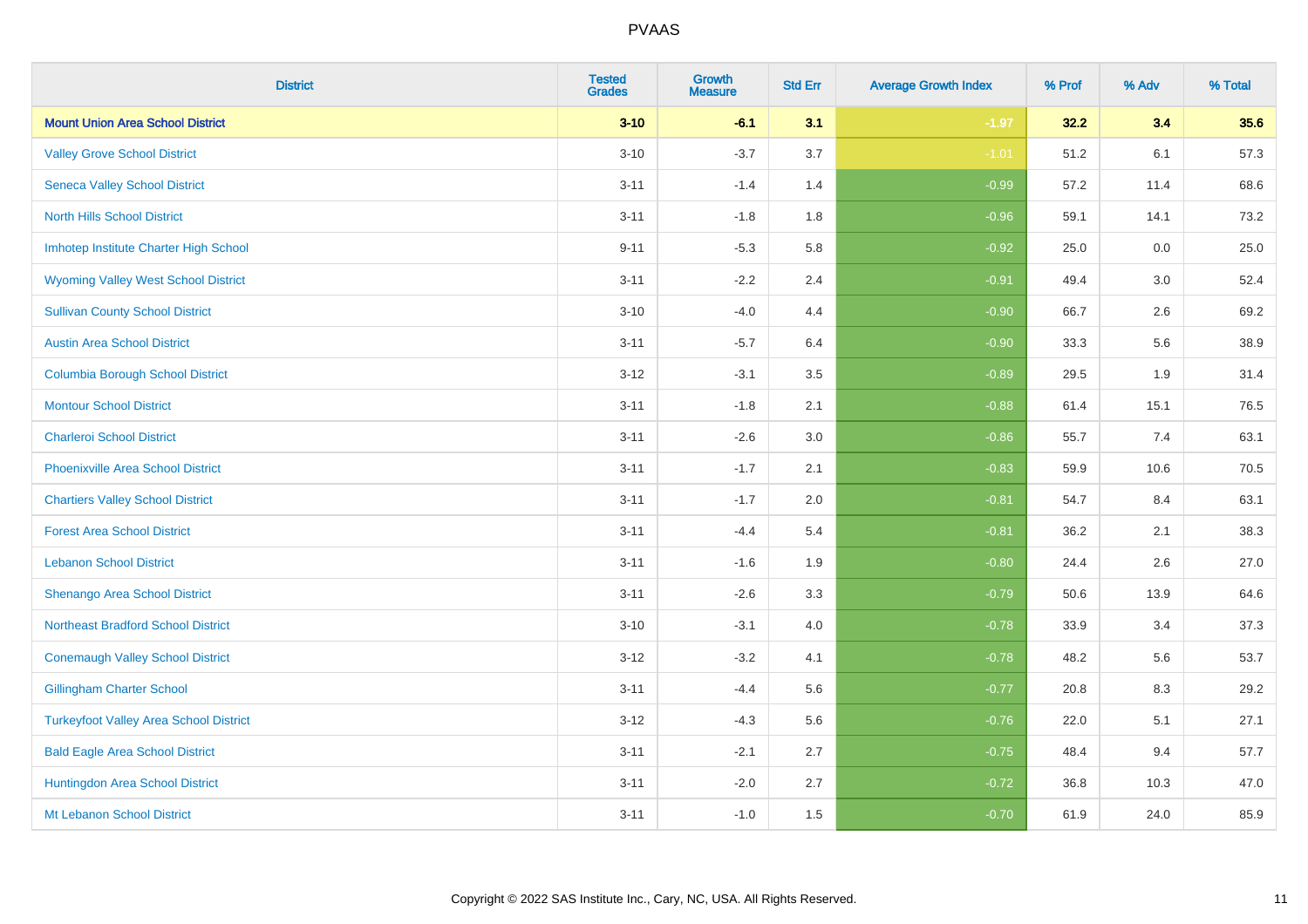| <b>District</b>                                         | <b>Tested</b><br><b>Grades</b> | <b>Growth</b><br><b>Measure</b> | <b>Std Err</b> | <b>Average Growth Index</b> | % Prof | % Adv | % Total |
|---------------------------------------------------------|--------------------------------|---------------------------------|----------------|-----------------------------|--------|-------|---------|
| <b>Mount Union Area School District</b>                 | $3 - 10$                       | $-6.1$                          | 3.1            | $-1.97$                     | 32.2   | 3.4   | 35.6    |
| <b>Lehighton Area School District</b>                   | $3 - 11$                       | $-1.6$                          | 2.3            | $-0.70$                     | 51.1   | 5.6   | 56.7    |
| <b>North Pocono School District</b>                     | $3 - 11$                       | $-2.3$                          | 3.4            | $-0.68$                     | 52.0   | 16.4  | 68.5    |
| <b>Cheltenham School District</b>                       | $3 - 11$                       | $-1.4$                          | 2.1            | $-0.67$                     | 46.1   | 10.0  | 56.1    |
| <b>Fannett-Metal School District</b>                    | $3 - 11$                       | $-3.4$                          | 5.1            | $-0.67$                     | 38.7   | 8.1   | 46.8    |
| <b>Susquehanna Community School District</b>            | $3 - 11$                       | $-2.8$                          | 4.2            | $-0.66$                     | 49.4   | 6.9   | 56.3    |
| <b>Burgettstown Area School District</b>                | $3 - 11$                       | $-2.1$                          | 3.4            | $-0.62$                     | 50.0   | 1.4   | 51.4    |
| <b>Clarion-Limestone Area School District</b>           | $3 - 12$                       | $-2.5$                          | 4.1            | $-0.60$                     | 56.8   | 6.8   | 63.6    |
| <b>Manheim Township School District</b>                 | $3 - 12$                       | $-0.9$                          | 1.6            | $-0.58$                     | 53.2   | 15.5  | 68.7    |
| <b>Central Greene School District</b>                   | $3 - 11$                       | $-1.6$                          | 2.8            | $-0.55$                     | 54.2   | 2.8   | 57.0    |
| <b>Mid Valley School District</b>                       | $3 - 10$                       | $-1.7$                          | 3.0            | $-0.55$                     | 45.1   | 7.8   | 52.9    |
| <b>Wyoming Area School District</b>                     | $3 - 10$                       | $-1.3$                          | 2.6            | $-0.50$                     | 53.8   | 10.8  | 64.6    |
| Canon-Mcmillan School District                          | $3 - 11$                       | $-0.8$                          | 1.6            | $-0.50$                     | 58.7   | 15.9  | 74.6    |
| South Side Area School District                         | $3 - 11$                       | $-1.6$                          | 3.3            | $-0.48$                     | 50.0   | 6.8   | 56.8    |
| <b>Elizabethtown Area School District</b>               | $3 - 12$                       | $-0.9$                          | 1.9            | $-0.47$                     | 50.0   | 11.2  | 61.2    |
| Center For Student Learning Charter School At Pennsbury | $6 - 12$                       | $-2.9$                          | 6.1            | $-0.47$                     | 42.9   | 0.0   | 42.9    |
| <b>Conewago Valley School District</b>                  | $3 - 12$                       | $-0.9$                          | 2.0            | $-0.45$                     | 51.7   | 9.6   | 61.3    |
| <b>Bangor Area School District</b>                      | $3 - 12$                       | $-0.9$                          | 2.0            | $-0.43$                     | 44.3   | 4.7   | 49.0    |
| <b>Shaler Area School District</b>                      | $3 - 11$                       | $-0.8$                          | 1.9            | $-0.43$                     | 49.1   | 9.6   | 58.7    |
| North Schuylkill School District                        | $3 - 11$                       | $-1.0$                          | 2.4            | $-0.42$                     | 41.8   | 5.1   | 46.8    |
| <b>Sharpsville Area School District</b>                 | $3 - 11$                       | $-1.4$                          | 3.5            | $-0.40$                     | 55.2   | 13.4  | 68.7    |
| <b>Bellwood-Antis School District</b>                   | $3 - 10$                       | $-1.2$                          | 3.2            | $-0.39$                     | 55.1   | 10.1  | 65.2    |
| <b>Palmerton Area School District</b>                   | $3 - 11$                       | $-1.2$                          | 3.0            | $-0.39$                     | 57.4   | 5.0   | 62.4    |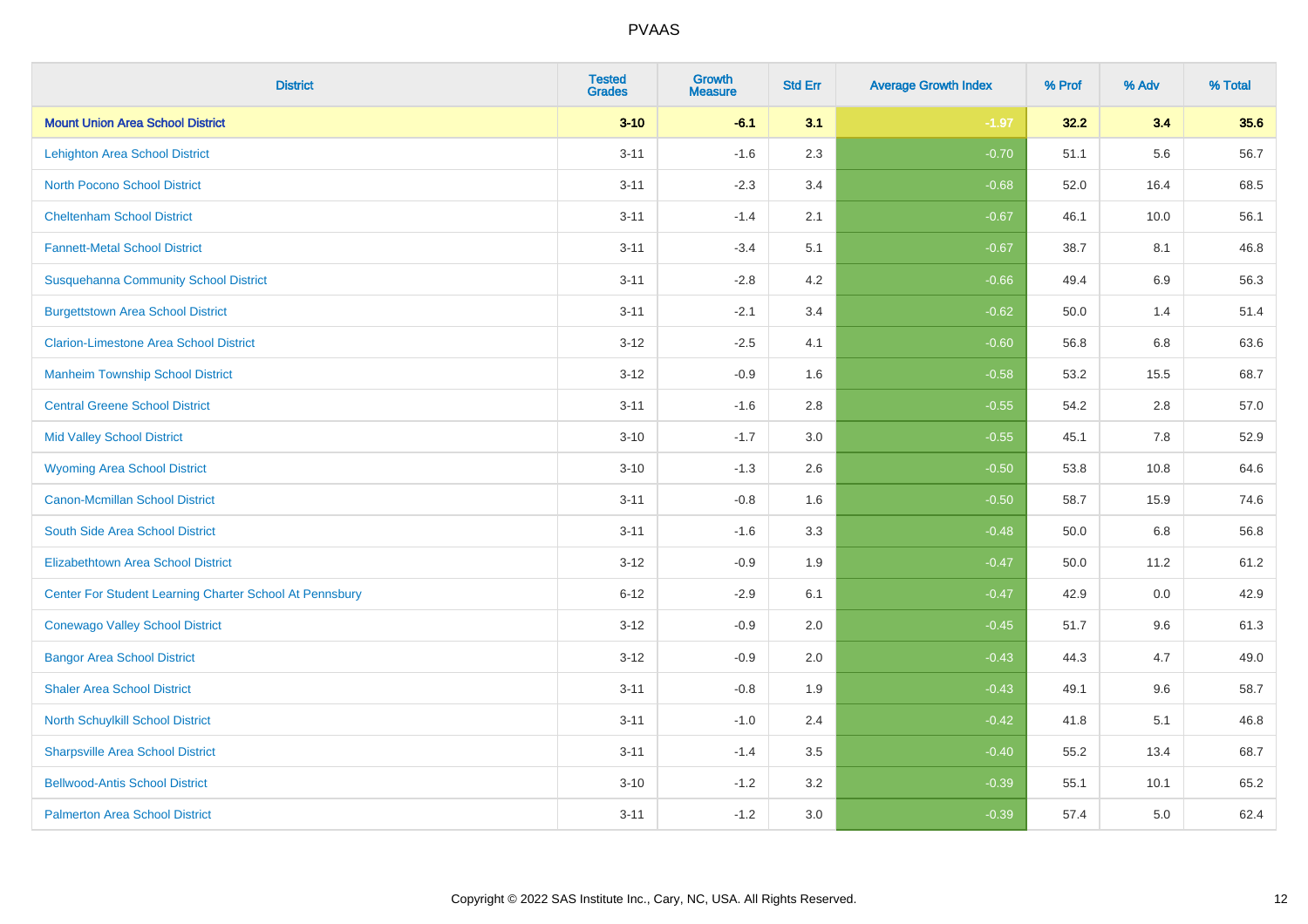| <b>District</b>                                    | <b>Tested</b><br><b>Grades</b> | <b>Growth</b><br><b>Measure</b> | <b>Std Err</b> | <b>Average Growth Index</b> | % Prof | % Adv   | % Total |
|----------------------------------------------------|--------------------------------|---------------------------------|----------------|-----------------------------|--------|---------|---------|
| <b>Mount Union Area School District</b>            | $3 - 10$                       | $-6.1$                          | 3.1            | $-1.97$                     | 32.2   | 3.4     | 35.6    |
| Hope For Hyndman Charter School                    | $3 - 11$                       | $-2.0$                          | 6.1            | $-0.32$                     | 33.3   | 0.0     | 33.3    |
| <b>Albert Gallatin Area School District</b>        | $3 - 11$                       | $-0.8$                          | 2.4            | $-0.32$                     | 54.5   | 10.0    | 64.6    |
| <b>Cornell School District</b>                     | $3 - 11$                       | $-1.6$                          | 5.0            | $-0.32$                     | 33.8   | 1.5     | 35.4    |
| <b>Tuscarora School District</b>                   | $3 - 11$                       | $-0.6$                          | 2.3            | $-0.27$                     | 45.1   | 8.1     | 53.2    |
| <b>Penn Manor School District</b>                  | $3 - 11$                       | $-0.4$                          | 1.6            | $-0.25$                     | 51.9   | 12.6    | 64.5    |
| <b>Lakeview School District</b>                    | $3 - 11$                       | $-0.9$                          | 3.7            | $-0.24$                     | 60.3   | 3.2     | 63.5    |
| <b>Glendale School District</b>                    | $3 - 10$                       | $-0.9$                          | 3.7            | $-0.24$                     | 50.0   | 5.4     | 55.4    |
| <b>Girard School District</b>                      | $3 - 11$                       | $-0.6$                          | 2.7            | $-0.22$                     | 53.9   | 15.6    | 69.6    |
| <b>Harrisburg City School District</b>             | $3 - 11$                       | $-0.4$                          | 2.1            | $-0.19$                     | 15.1   | 0.4     | 15.5    |
| <b>Panther Valley School District</b>              | $3 - 12$                       | $-0.6$                          | 3.3            | $-0.19$                     | 47.9   | 4.3     | 52.1    |
| <b>Westinghouse Arts Academy Charter School</b>    | $9 - 10$                       | $-0.7$                          | 3.6            | $-0.19$                     | 59.2   | 8.4     | 67.6    |
| <b>Millville Area School District</b>              | $3 - 12$                       | $-0.9$                          | 4.7            | $-0.18$                     | 51.4   | 5.4     | 56.8    |
| <b>Mount Carmel Area School District</b>           | $3 - 11$                       | $-0.6$                          | 3.1            | $-0.18$                     | 45.3   | 2.1     | 47.4    |
| <b>Crestwood School District</b>                   | $3 - 11$                       | $-0.4$                          | 2.4            | $-0.17$                     | 57.4   | 17.0    | 74.4    |
| <b>Southern Lehigh School District</b>             | $3 - 11$                       | $-0.4$                          | 2.3            | $-0.17$                     | 66.1   | 11.9    | 78.0    |
| <b>Achievement House Charter School</b>            | $7 - 11$                       | $-0.7$                          | 4.0            | $-0.17$                     | 32.5   | $2.6\,$ | 35.1    |
| <b>Bellefonte Area School District</b>             | $3 - 11$                       | $-0.4$                          | 2.2            | $-0.17$                     | 47.6   | 10.6    | 58.2    |
| <b>Otto-Eldred School District</b>                 | $3 - 11$                       | $-0.7$                          | 4.2            | $-0.15$                     | 56.2   | $6.2\,$ | 62.5    |
| <b>Oley Valley School District</b>                 | $3 - 11$                       | $-0.4$                          | 2.8            | $-0.15$                     | 43.1   | 12.9    | 56.0    |
| Philadelphia Electrical & Tech Charter High School | $10 - 10$                      | $-0.5$                          | 2.9            | $-0.15$                     | 8.8    | 0.0     | 8.8     |
| <b>Central Fulton School District</b>              | $3 - 11$                       | $-0.5$                          | 3.5            | $-0.14$                     | 51.4   | 8.6     | 60.0    |
| <b>Blue Ridge School District</b>                  | $3 - 11$                       | $-0.5$                          | 3.6            | $-0.12$                     | 44.6   | 3.1     | 47.7    |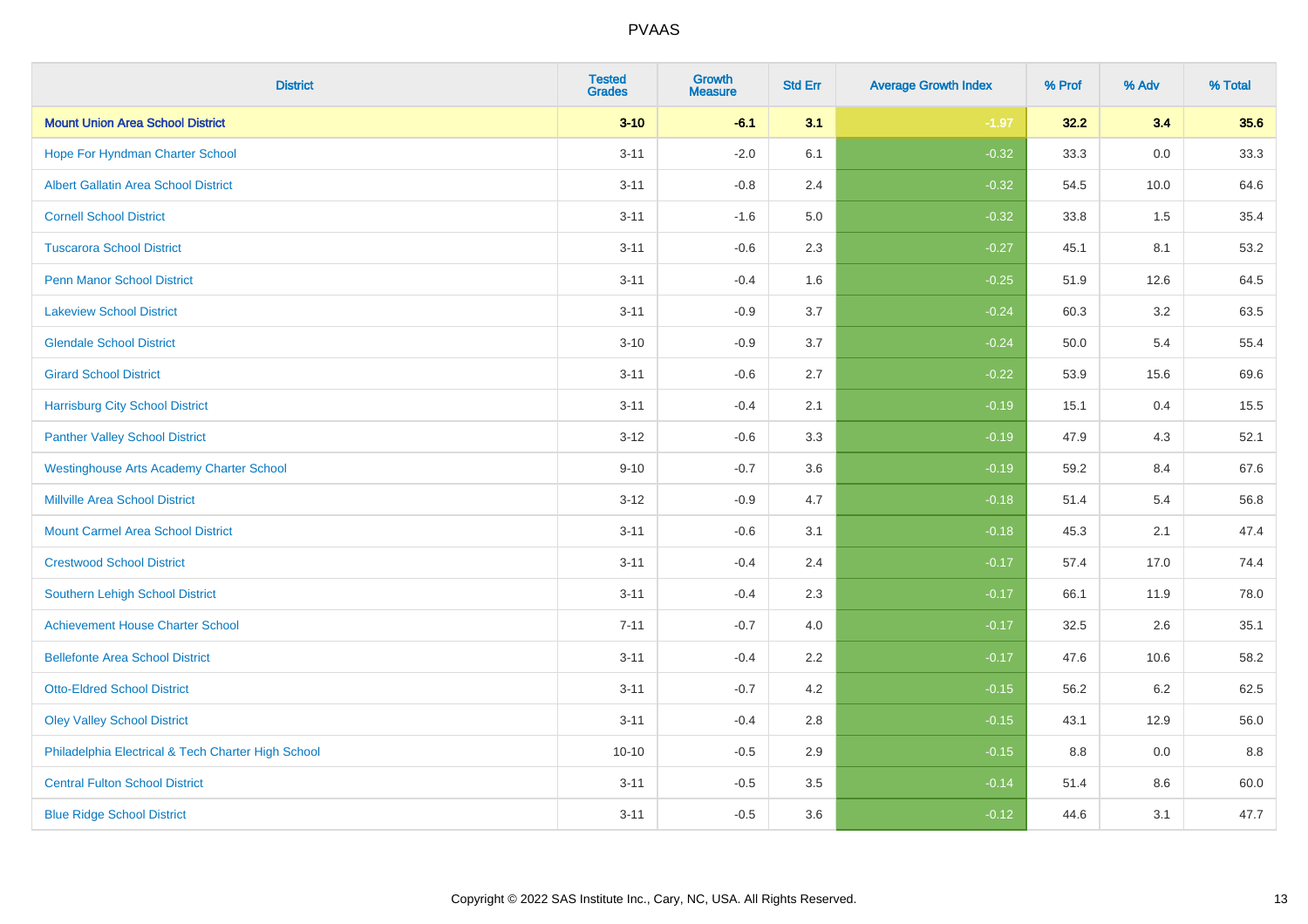| <b>District</b>                          | <b>Tested</b><br><b>Grades</b> | Growth<br><b>Measure</b> | <b>Std Err</b> | <b>Average Growth Index</b> | % Prof | % Adv   | % Total |
|------------------------------------------|--------------------------------|--------------------------|----------------|-----------------------------|--------|---------|---------|
| <b>Mount Union Area School District</b>  | $3 - 10$                       | $-6.1$                   | 3.1            | $-1.97$                     | 32.2   | 3.4     | 35.6    |
| New Kensington-Arnold School District    | $3 - 11$                       | $-0.4$                   | 3.8            | $-0.10$                     | 40.7   | 3.7     | 44.4    |
| <b>Chester-Upland School District</b>    | $3 - 11$                       | $-0.3$                   | 2.7            | $-0.09$                     | 13.8   | $0.8\,$ | 14.6    |
| <b>Warren County School District</b>     | $3 - 11$                       | $-0.1$                   | 1.8            | $-0.06$                     | 37.2   | 5.3     | 42.6    |
| <b>Mercer Area School District</b>       | $3 - 11$                       | $-0.2$                   | 3.3            | $-0.06$                     | 56.0   | 8.0     | 64.0    |
| <b>Avella Area School District</b>       | $3 - 12$                       | $-0.3$                   | 4.7            | $-0.05$                     | 49.3   | 14.5    | 63.8    |
| <b>Kutztown Area School District</b>     | $3 - 12$                       | $-0.2$                   | 3.2            | $-0.05$                     | 55.4   | 13.3    | 68.7    |
| <b>Susquenita School District</b>        | $3 - 11$                       | $-0.1$                   | 2.8            | $-0.01$                     | 47.7   | 10.1    | 57.8    |
| Penn Cambria School District             | $3 - 11$                       | $-0.0$                   | 2.7            | $-0.01$                     | 61.5   | 7.7     | 69.2    |
| <b>Wilkes-Barre Area School District</b> | $3 - 11$                       | 0.1                      | 3.2            | 0.02                        | 35.5   | 5.4     | 40.9    |
| East Stroudsburg Area School District    | $3 - 11$                       | 0.1                      | 1.6            | 0.05                        | 45.8   | 7.8     | 53.6    |
| <b>West Branch Area School District</b>  | $3 - 11$                       | 0.2                      | 3.8            | 0.05                        | 47.2   | 1.9     | 49.1    |
| <b>Hempfield School District</b>         | $3 - 11$                       | 0.1                      | 1.4            | 0.08                        | 58.2   | 9.9     | 68.2    |
| Insight PA Cyber Charter School          | $3 - 11$                       | 0.7                      | 5.7            | 0.12                        | 50.0   | 4.8     | 54.8    |
| <b>Danville Area School District</b>     | $3 - 11$                       | 0.4                      | 2.6            | 0.15                        | 57.4   | 18.4    | 75.7    |
| <b>Smethport Area School District</b>    | $3 - 12$                       | 0.6                      | 3.9            | 0.15                        | 37.0   | 1.8     | 38.9    |
| Northern Lebanon School District         | $3 - 11$                       | 0.4                      | 2.5            | 0.15                        | 28.0   | 3.0     | 31.0    |
| <b>Brockway Area School District</b>     | $3 - 11$                       | 0.6                      | 3.6            | 0.16                        | 49.2   | 7.7     | 56.9    |
| <b>Reynolds School District</b>          | $3 - 10$                       | 0.5                      | 3.4            | 0.16                        | 52.1   | 7.0     | 59.2    |
| <b>Jersey Shore Area School District</b> | $3 - 11$                       | 0.5                      | 2.6            | 0.21                        | 47.1   | 9.2     | 56.2    |
| <b>Bloomsburg Area School District</b>   | $3 - 10$                       | 0.7                      | 3.0            | 0.23                        | 55.9   | 11.8    | 67.6    |
| <b>Greenville Area School District</b>   | $3 - 11$                       | 0.7                      | 2.9            | 0.26                        | 53.4   | 6.9     | 60.3    |
| <b>Greater Latrobe School District</b>   | $3 - 11$                       | 0.6                      | 1.9            | 0.31                        | 55.5   | 14.1    | 69.5    |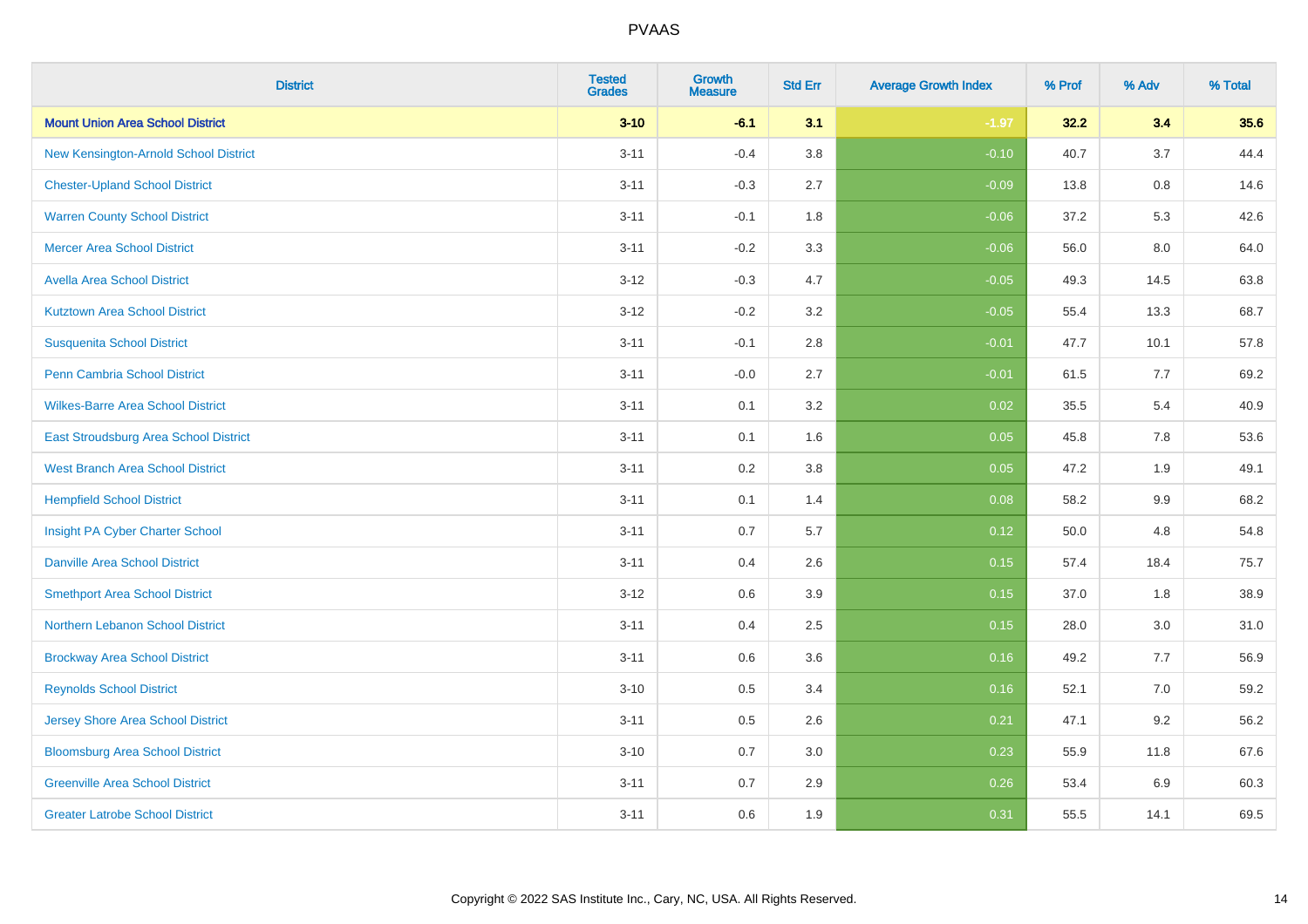| <b>District</b>                                   | <b>Tested</b><br><b>Grades</b> | <b>Growth</b><br><b>Measure</b> | <b>Std Err</b> | <b>Average Growth Index</b> | % Prof | % Adv   | % Total |
|---------------------------------------------------|--------------------------------|---------------------------------|----------------|-----------------------------|--------|---------|---------|
| <b>Mount Union Area School District</b>           | $3 - 10$                       | $-6.1$                          | 3.1            | $-1.97$                     | 32.2   | 3.4     | 35.6    |
| Lehigh Valley Academy Regional Charter School     | $3 - 11$                       | 0.7                             | 2.3            | 0.32                        | 46.3   | $5.0\,$ | 51.4    |
| <b>Lower Dauphin School District</b>              | $3 - 11$                       | 0.6                             | 1.9            | 0.33                        | 49.2   | 12.6    | 61.8    |
| <b>Wyomissing Area School District</b>            | $3 - 12$                       | $0.8\,$                         | 2.6            | 0.33                        | 55.7   | 17.6    | 73.3    |
| <b>Mastery Charter School - Thomas Campus</b>     | $3 - 10$                       | 2.1                             | 6.2            | 0.33                        | 28.6   | 0.0     | 28.6    |
| <b>Wallingford-Swarthmore School District</b>     | $3 - 10$                       | 0.9                             | 2.4            | 0.38                        | 64.4   | 22.7    | 87.1    |
| <b>Gateway School District</b>                    | $3 - 11$                       | 0.8                             | 2.2            | 0.38                        | 52.1   | 13.8    | 65.9    |
| <b>Lakeland School District</b>                   | $3 - 11$                       | 1.1                             | 2.8            | 0.38                        | 48.6   | 3.7     | 52.3    |
| <b>South Eastern School District</b>              | $3 - 11$                       | 0.9                             | 2.4            | 0.39                        | 54.8   | 6.6     | 61.4    |
| <b>Tussey Mountain School District</b>            | $3 - 12$                       | 1.5                             | 3.7            | 0.40                        | 38.6   | 1.8     | 40.4    |
| <b>Newport School District</b>                    | $3 - 12$                       | 1.4                             | 3.5            | 0.41                        | 51.5   | 10.3    | 61.8    |
| <b>Galeton Area School District</b>               | $3 - 11$                       | 2.2                             | 5.3            | 0.42                        | 41.3   | 4.4     | 45.6    |
| <b>Mastery Charter High School-Lenfest Campus</b> | $7 - 11$                       | 2.5                             | 5.7            | 0.43                        | 40.0   | $0.0\,$ | 40.0    |
| <b>Union Area School District</b>                 | $3 - 11$                       | 1.9                             | 4.3            | 0.44                        | 61.5   | 0.0     | 61.5    |
| <b>Roberto Clemente Charter School</b>            | $3 - 12$                       | 2.2                             | 4.9            | 0.45                        | 27.5   | $5.0\,$ | 32.5    |
| <b>Purchase Line School District</b>              | $3 - 12$                       | 1.7                             | 3.5            | 0.47                        | 43.1   | 5.4     | 48.5    |
| <b>Upper Adams School District</b>                | $3 - 11$                       | 1.3                             | 2.9            | 0.47                        | 55.2   | $8.6\,$ | 63.8    |
| <b>Hanover Area School District</b>               | $3 - 11$                       | 2.2                             | 4.6            | 0.48                        | 42.9   | 5.7     | 48.6    |
| <b>Radnor Township School District</b>            | $3 - 12$                       | 1.0                             | 2.1            | 0.50                        | 65.0   | 23.2    | 88.2    |
| <b>Union School District</b>                      | $3 - 12$                       | 2.3                             | 4.2            | 0.54                        | 32.6   | 7.0     | 39.5    |
| <b>Schuylkill Valley School District</b>          | $3 - 11$                       | 1.4                             | 2.5            | 0.56                        | 55.1   | 10.2    | 65.3    |
| <b>Forbes Road School District</b>                | $3 - 11$                       | 2.8                             | 5.1            | 0.56                        | 41.4   | 10.3    | 51.7    |
| <b>Commodore Perry School District</b>            | $3 - 11$                       | 3.2                             | 5.5            | 0.58                        | 58.3   | 0.0     | 58.3    |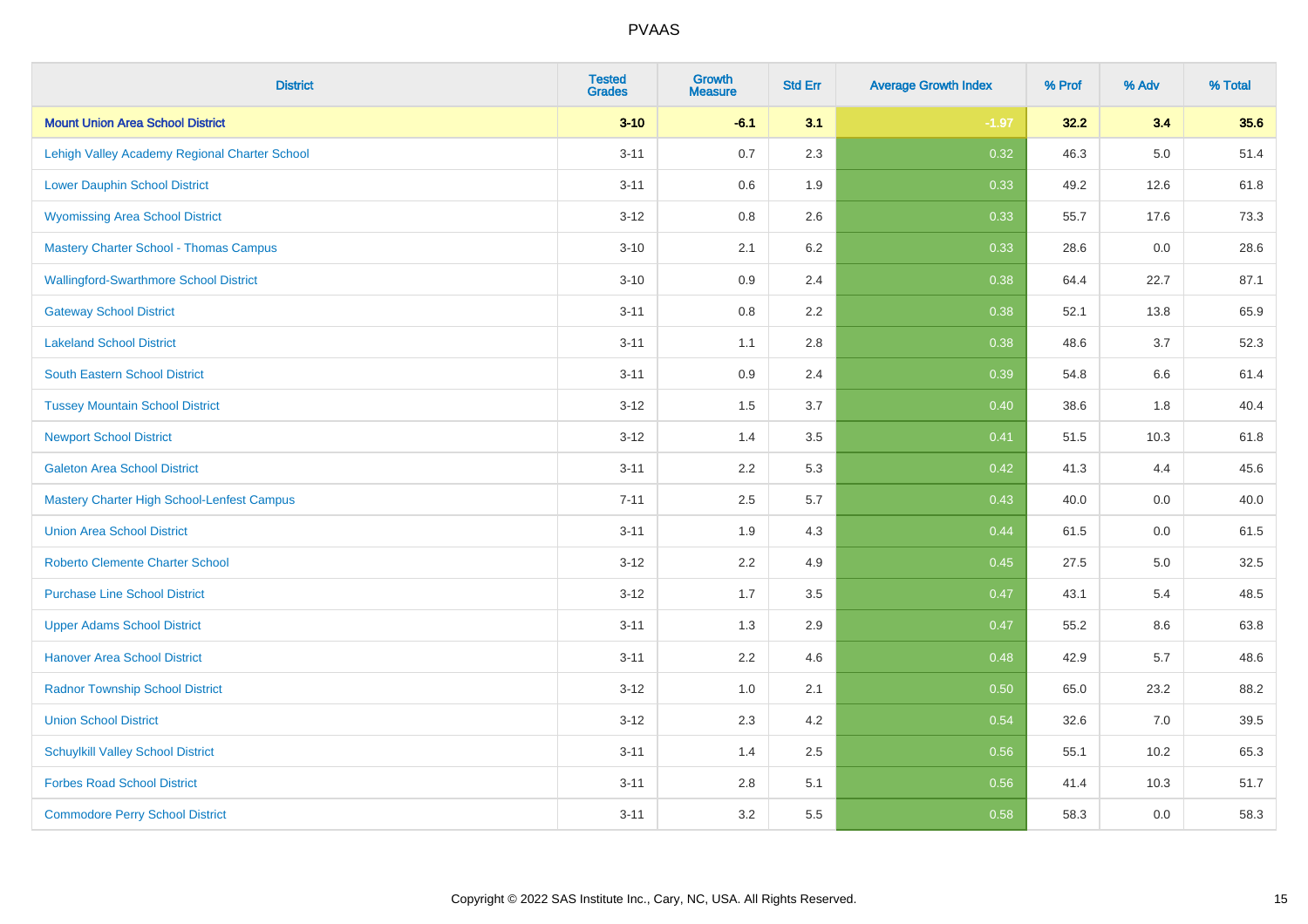| <b>District</b>                                | <b>Tested</b><br><b>Grades</b> | <b>Growth</b><br><b>Measure</b> | <b>Std Err</b> | <b>Average Growth Index</b> | % Prof | % Adv   | % Total |
|------------------------------------------------|--------------------------------|---------------------------------|----------------|-----------------------------|--------|---------|---------|
| <b>Mount Union Area School District</b>        | $3 - 10$                       | $-6.1$                          | 3.1            | $-1.97$                     | 32.2   | 3.4     | 35.6    |
| <b>Laurel School District</b>                  | $3 - 11$                       | 1.8                             | 3.1            | 0.59                        | 70.1   | 2.3     | 72.4    |
| <b>United School District</b>                  | $3 - 11$                       | 2.1                             | 3.4            | 0.63                        | 60.3   | $6.6\,$ | 66.9    |
| <b>Athens Area School District</b>             | $3 - 11$                       | 1.6                             | 2.5            | 0.64                        | 46.9   | 7.6     | 54.5    |
| <b>Harmony Area School District</b>            | $3 - 10$                       | 4.5                             | 6.3            | 0.72                        | 33.3   | 13.3    | 46.7    |
| <b>Southeastern Greene School District</b>     | $3 - 10$                       | 3.3                             | 4.6            | 0.72                        | 57.6   | 6.1     | 63.6    |
| Urban Pathways 6-12 Charter School             | $6 - 11$                       | 4.8                             | 6.4            | 0.75                        | 28.6   | 0.0     | 28.6    |
| <b>Camp Hill School District</b>               | $3 - 12$                       | 2.3                             | 3.0            | 0.78                        | 53.6   | 17.5    | 71.1    |
| <b>Marple Newtown School District</b>          | $3 - 11$                       | 2.0                             | 2.4            | 0.81                        | 57.6   | 12.8    | 70.4    |
| <b>Mcguffey School District</b>                | $3 - 11$                       | 2.1                             | 2.6            | 0.81                        | 57.7   | 3.1     | 60.8    |
| North Clarion County School District           | $3 - 12$                       | 3.7                             | 4.3            | 0.85                        | 67.5   | 15.0    | 82.5    |
| West Jefferson Hills School District           | $3 - 11$                       | 1.8                             | 2.1            | 0.88                        | 55.7   | 20.8    | 76.4    |
| South Fayette Township School District         | $3 - 11$                       | 1.7                             | 2.0            | 0.88                        | 61.0   | 26.5    | 87.6    |
| <b>Bedford Area School District</b>            | $3 - 11$                       | 2.5                             | 2.6            | 0.93                        | 48.5   | 10.0    | 58.5    |
| Northwestern Lehigh School District            | $3 - 11$                       | 2.2                             | 2.3            | 0.93                        | 53.3   | 9.7     | 63.0    |
| <b>Keystone School District</b>                | $3 - 11$                       | 3.1                             | 3.3            | 0.94                        | 50.6   | 6.5     | 57.1    |
| <b>Baldwin-Whitehall School District</b>       | $3 - 11$                       | 1.8                             | 1.9            | 0.94                        | 58.6   | 8.6     | 67.1    |
| <b>Clairton City School District</b>           | $3 - 11$                       | 3.5                             | 3.7            | 0.95                        | 13.4   | 0.0     | 13.4    |
| <b>Lower Moreland Township School District</b> | $3 - 11$                       | 2.0                             | 2.2            | 0.95                        | 62.8   | 17.0    | 79.8    |
| <b>Berlin Brothersvalley School District</b>   | $3 - 11$                       | 4.0                             | 4.2            | 0.96                        | 48.8   | 14.0    | 62.8    |
| <b>Hopewell Area School District</b>           | $3 - 11$                       | 2.6                             | 2.7            | 0.97                        | 58.4   | 4.0     | 62.4    |
| <b>Bensalem Township School District</b>       | $3 - 11$                       | 1.6                             | 1.6            | 0.98                        | 38.8   | 8.3     | 47.1    |
| Lehigh Career & Technical Institute            | $10 - 12$                      | 5.6                             | 5.6            | 0.99                        | 78.3   | 0.0     | 78.3    |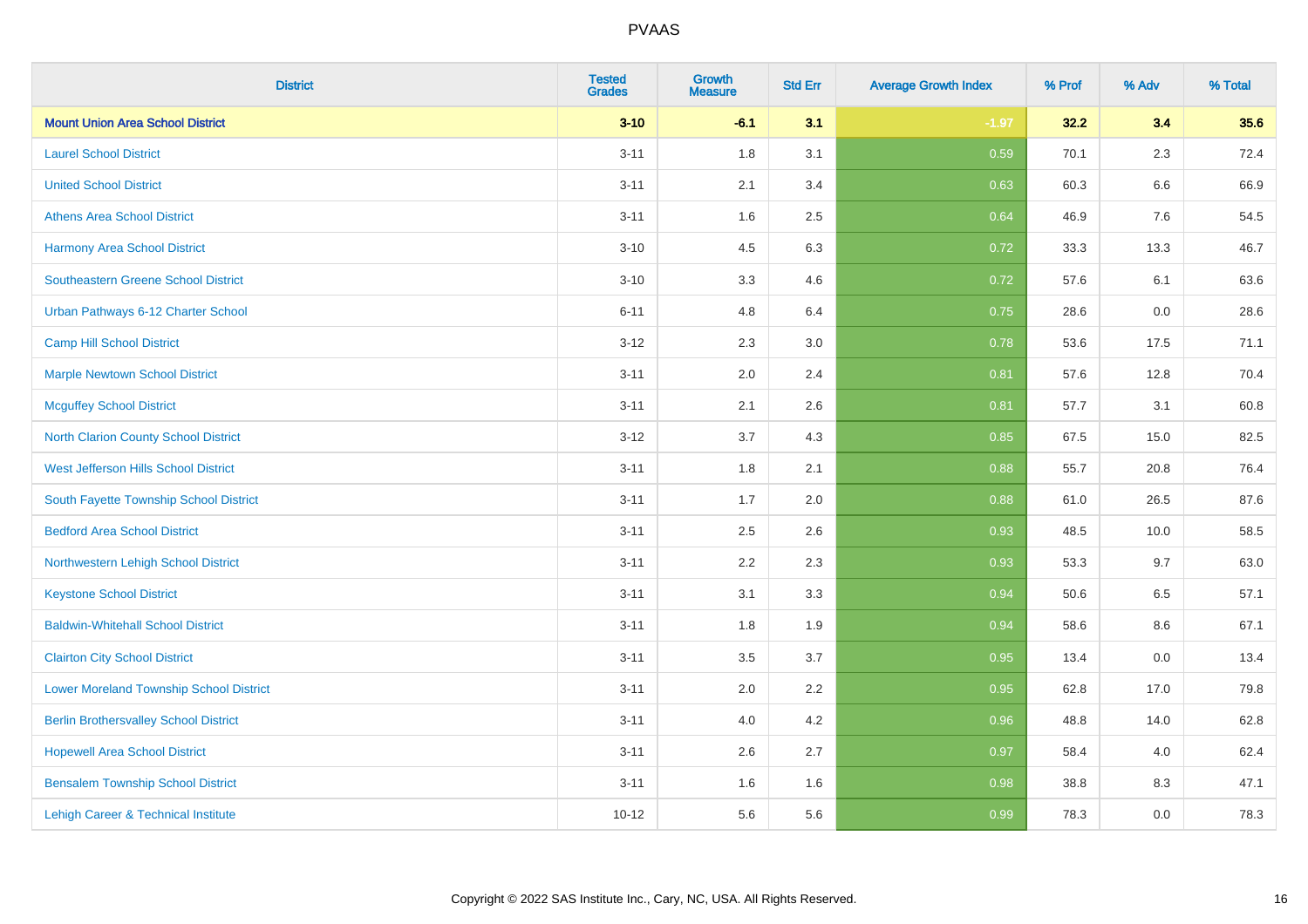| <b>District</b>                                | <b>Tested</b><br><b>Grades</b> | <b>Growth</b><br><b>Measure</b> | <b>Std Err</b> | <b>Average Growth Index</b> | % Prof | % Adv | % Total |
|------------------------------------------------|--------------------------------|---------------------------------|----------------|-----------------------------|--------|-------|---------|
| <b>Mount Union Area School District</b>        | $3 - 10$                       | $-6.1$                          | 3.1            | $-1.97$                     | 32.2   | 3.4   | 35.6    |
| <b>Mastery Charter School - Pickett Campus</b> | $6 - 10$                       | 5.6                             | 5.7            | 1.00                        | 27.8   | 0.0   | 27.8    |
| <b>Tunkhannock Area School District</b>        | $3 - 11$                       | 2.3                             | 2.2            | 1.01                        | 44.9   | 9.6   | 54.6    |
| <b>Manheim Central School District</b>         | $3 - 11$                       | 2.1                             | 2.1            | 1.01                        | 53.2   | 11.6  | 64.8    |
| <b>Franklin Regional School District</b>       | $3 - 11$                       | 2.0                             | 1.9            | 1.02                        | 66.7   | 15.5  | 82.1    |
| <b>Williamsport Area School District</b>       | $3 - 11$                       | 1.9                             | 1.8            | 1.04                        | 44.1   | 12.8  | 56.9    |
| <b>General Mclane School District</b>          | $3 - 11$                       | 3.1                             | 2.9            | 1.07                        | 62.3   | 4.9   | 67.2    |
| Meyersdale Area School District                | $3 - 11$                       | 4.2                             | 4.0            | 1.07                        | 43.1   | 6.9   | 50.0    |
| Leechburg Area School District                 | $3 - 11$                       | 4.4                             | 4.0            | 1.09                        | 47.8   | 19.6  | 67.4    |
| Morrisville Borough School District            | $3 - 11$                       | 4.8                             | 4.3            | 1.10                        | 30.2   | 2.3   | 32.6    |
| <b>Tidioute Community Charter School</b>       | $3 - 11$                       | 5.7                             | 5.1            | 1.11                        | 34.4   | 21.9  | 56.2    |
| Esperanza Cyber Charter School                 | $3 - 11$                       | 7.1                             | 6.1            | 1.16                        | 9.1    | 0.0   | 9.1     |
| <b>Central Cambria School District</b>         | $3 - 11$                       | 3.0                             | 2.5            | 1.17                        | 56.2   | 9.7   | 66.0    |
| <b>Shanksville-Stonycreek School District</b>  | $3 - 10$                       | 7.0                             | 5.9            | 1.20                        | 64.7   | 17.6  | 82.4    |
| <b>Port Allegany School District</b>           | $3 - 11$                       | 4.4                             | 3.6            | 1.21                        | 28.1   | 9.4   | 37.5    |
| <b>Halifax Area School District</b>            | $3 - 11$                       | 4.7                             | 3.9            | 1.22                        | 61.5   | 9.6   | 71.2    |
| <b>Woodland Hills School District</b>          | $3 - 12$                       | 3.2                             | 2.6            | 1.22                        | 31.4   | 3.6   | 35.0    |
| <b>Line Mountain School District</b>           | $3 - 11$                       | 4.1                             | 3.2            | 1.27                        | 52.9   | 9.2   | 62.1    |
| <b>Donegal School District</b>                 | $3 - 12$                       | 3.1                             | 2.4            | 1.29                        | 60.6   | 9.1   | 69.7    |
| <b>Fairview School District</b>                | $3 - 11$                       | 3.4                             | 2.6            | 1.32                        | 57.2   | 17.6  | 74.8    |
| <b>Spring Cove School District</b>             | $3 - 11$                       | 3.4                             | 2.5            | 1.33                        | 47.8   | 12.7  | 60.4    |
| <b>Ligonier Valley School District</b>         | $3 - 11$                       | 4.2                             | 3.1            | 1.34                        | 59.1   | 10.3  | 69.5    |
| Mastery Charter School - Shoemaker Campus      | $7 - 10$                       | 4.1                             | 3.0            | 1.34                        | 20.9   | 3.3   | 24.2    |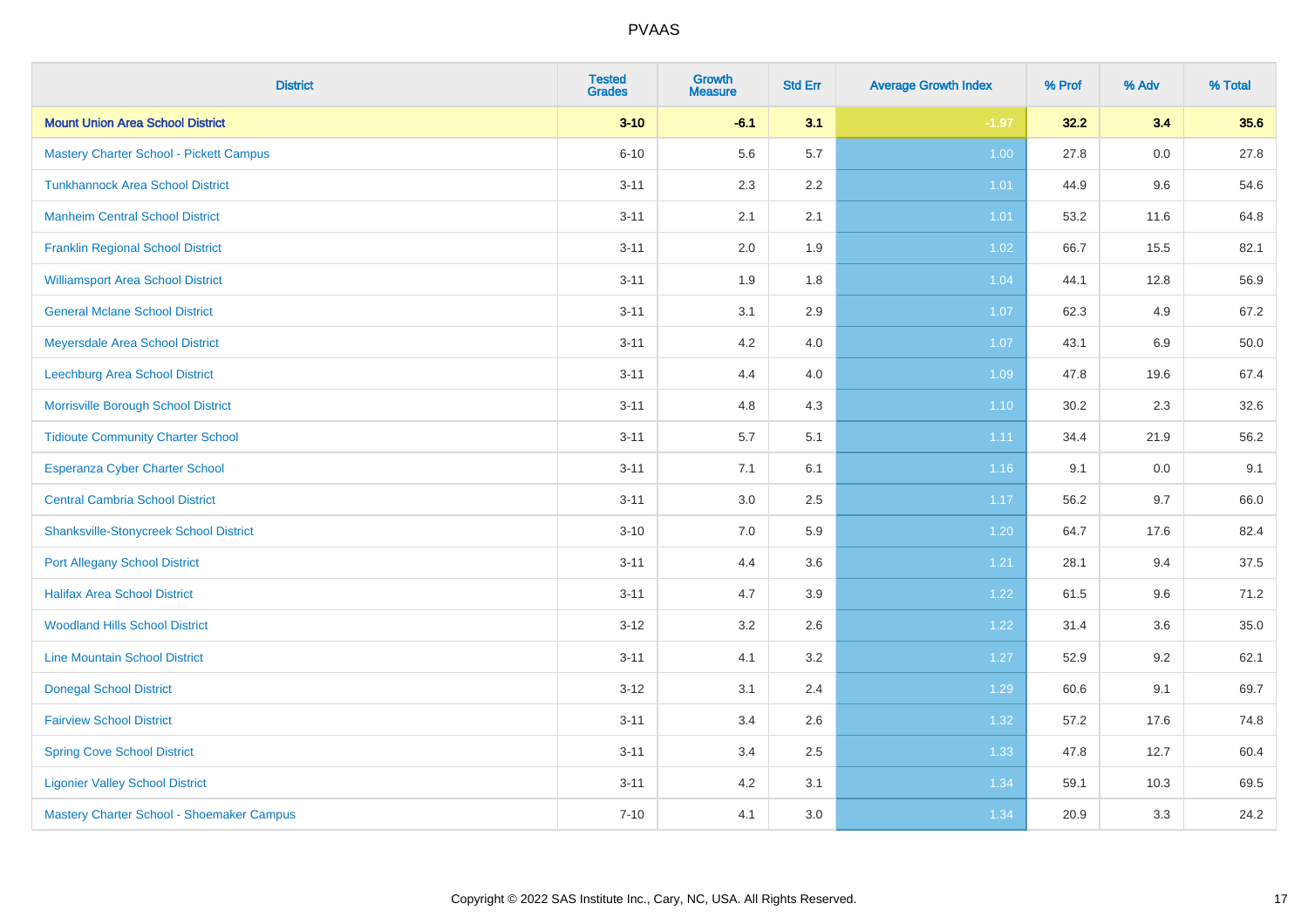| <b>District</b>                                    | <b>Tested</b><br><b>Grades</b> | <b>Growth</b><br><b>Measure</b> | <b>Std Err</b> | <b>Average Growth Index</b> | % Prof | % Adv | % Total |
|----------------------------------------------------|--------------------------------|---------------------------------|----------------|-----------------------------|--------|-------|---------|
| <b>Mount Union Area School District</b>            | $3 - 10$                       | $-6.1$                          | 3.1            | $-1.97$                     | 32.2   | 3.4   | 35.6    |
| <b>Pottsgrove School District</b>                  | $3 - 11$                       | $2.8\,$                         | 2.0            | 1.35                        | 44.0   | 10.0  | 53.9    |
| <b>MaST Community Charter School II</b>            | $3 - 10$                       | 4.4                             | 3.2            | 1.37                        | 28.4   | 3.4   | 31.8    |
| <b>West York Area School District</b>              | $3 - 12$                       | 3.2                             | 2.3            | 1.38                        | 53.8   | 4.4   | 58.2    |
| Capital Area School for the Arts Charter School    | $9 - 11$                       | 5.8                             | 4.1            | 1.39                        | 59.3   | 18.6  | 78.0    |
| <b>KIPP Dubois Charter School</b>                  | $9 - 10$                       | 4.7                             | 3.3            | 1.40                        | 31.0   | 1.4   | 32.4    |
| <b>Lincoln Park Performing Arts Charter School</b> | $7 - 11$                       | 3.6                             | 2.5            | 1.42                        | 59.6   | 14.7  | 74.3    |
| <b>Methacton School District</b>                   | $3 - 11$                       | 2.5                             | 1.7            | 1.43                        | 62.5   | 16.4  | 79.0    |
| <b>Towanda Area School District</b>                | $3 - 11$                       | 4.0                             | 2.8            | 1.44                        | 39.4   | 6.6   | 46.0    |
| <b>Punxsutawney Area School District</b>           | $3 - 11$                       | 4.2                             | 2.9            | $1.45$                      | 55.0   | 5.5   | 60.6    |
| <b>Everett Area School District</b>                | $3 - 11$                       | 5.0                             | 3.4            | 1.47                        | 60.5   | 1.3   | 61.8    |
| <b>New Brighton Area School District</b>           | $3 - 11$                       | 4.6                             | 3.1            | $1.47$                      | 60.9   | 5.8   | 66.7    |
| <b>Loyalsock Township School District</b>          | $3 - 12$                       | 4.2                             | 2.8            | 1.47                        | 54.3   | 2.1   | 56.4    |
| <b>Burrell School District</b>                     | $3 - 11$                       | 4.5                             | 3.1            | 1.48                        | 58.5   | 13.8  | 72.3    |
| <b>Warrior Run School District</b>                 | $3 - 11$                       | 4.6                             | 3.0            | 1.51                        | 40.9   | 8.1   | 49.0    |
| <b>Armstrong School District</b>                   | $3 - 11$                       | 2.6                             | 1.7            | 1.53                        | 51.5   | 6.1   | 57.6    |
| <b>South Butler County School District</b>         | $3 - 10$                       | 3.9                             | 2.5            | 1.54                        | 53.1   | 16.6  | 69.7    |
| <b>Pleasant Valley School District</b>             | $3 - 11$                       | 3.1                             | 2.0            | 1.57                        | 57.2   | 5.5   | 62.8    |
| <b>Hermitage School District</b>                   | $3 - 12$                       | $3.8\,$                         | 2.4            | 1.60                        | 57.5   | 9.3   | 66.8    |
| Esperanza Academy Charter School                   | $4 - 11$                       | 4.0                             | 2.5            | 1.61                        | 32.4   | 0.7   | 33.1    |
| <b>Millersburg Area School District</b>            | $3 - 11$                       | 6.2                             | 3.8            | 1.63                        | 51.8   | 7.4   | 59.3    |
| <b>Conrad Weiser Area School District</b>          | $3 - 11$                       | 3.6                             | 2.2            | 1.63                        | 52.1   | 2.1   | 54.2    |
| Allegheny-Clarion Valley School District           | $3 - 10$                       | 7.8                             | 4.7            | 1.65                        | 53.3   | 3.3   | 56.7    |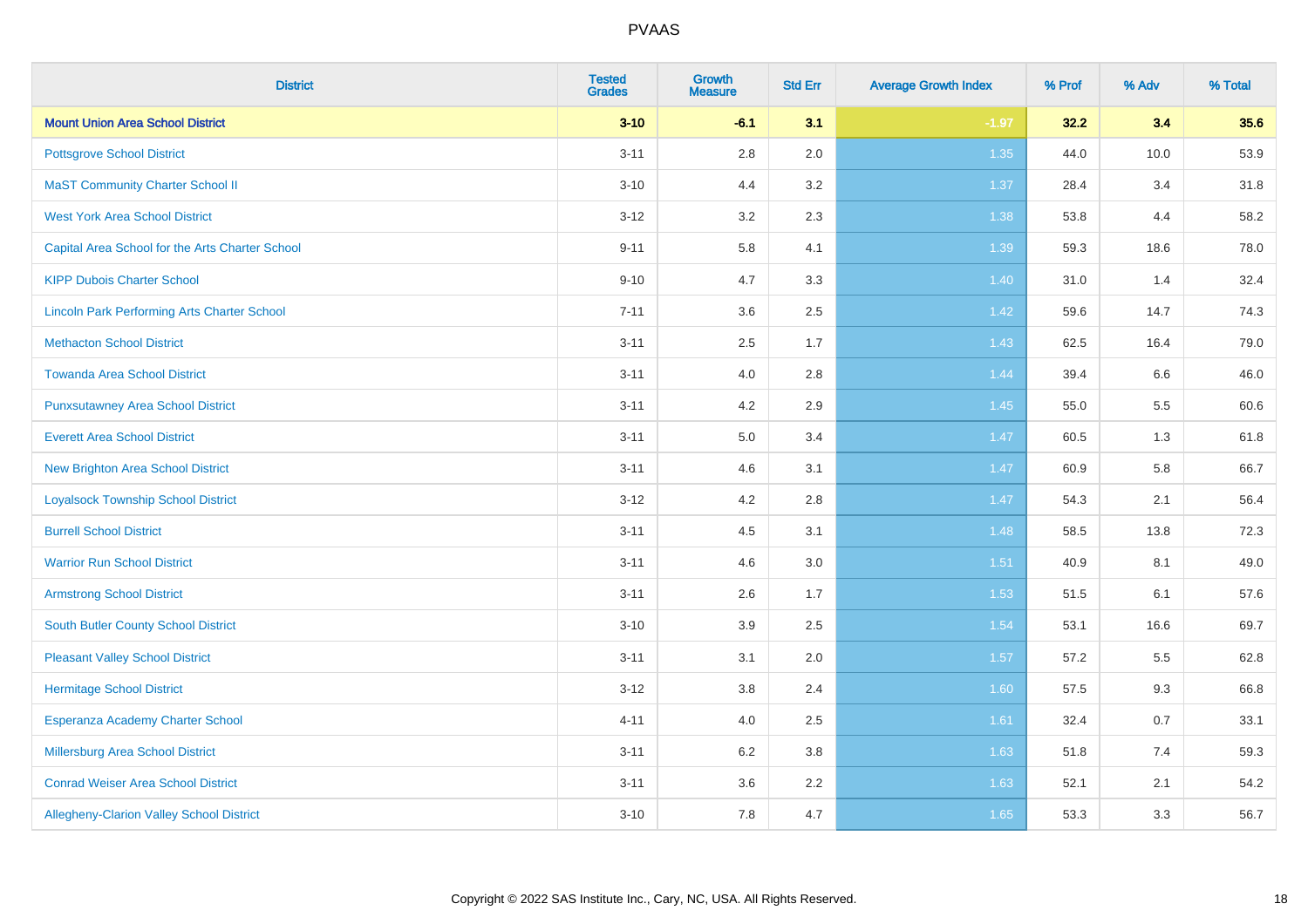| <b>District</b>                             | <b>Tested</b><br><b>Grades</b> | <b>Growth</b><br><b>Measure</b> | <b>Std Err</b> | <b>Average Growth Index</b> | % Prof | % Adv | % Total |
|---------------------------------------------|--------------------------------|---------------------------------|----------------|-----------------------------|--------|-------|---------|
| <b>Mount Union Area School District</b>     | $3 - 10$                       | $-6.1$                          | 3.1            | $-1.97$                     | 32.2   | 3.4   | 35.6    |
| <b>Central Bucks School District</b>        | $3 - 11$                       | 1.6                             | $0.9\,$        | 1.66                        | 63.0   | 16.8  | 79.8    |
| <b>Oswayo Valley School District</b>        | $3 - 12$                       | 8.5                             | 5.0            | 1.68                        | 50.0   | 16.7  | 66.7    |
| <b>Reach Cyber Charter School</b>           | $3 - 11$                       | 8.1                             | 4.7            | 1.72                        | 42.4   | 4.6   | 47.0    |
| <b>Northgate School District</b>            | $3 - 11$                       | 6.3                             | 3.6            | 1.73                        | 53.3   | 16.7  | 70.0    |
| <b>Bentworth School District</b>            | $3 - 11$                       | 5.7                             | 3.2            | 1.75                        | 44.2   | 19.5  | 63.6    |
| <b>Salisbury Township School District</b>   | $3 - 11$                       | 6.3                             | 3.6            | 1.77                        | 46.2   | 6.6   | 52.8    |
| <b>York Academy Regional Charter School</b> | $3 - 11$                       | 9.0                             | 5.0            | 1.79                        | 55.2   | 0.0   | 55.2    |
| <b>Sto-Rox School District</b>              | $3 - 10$                       | 6.6                             | 3.7            | 1.80                        | 13.4   | 0.0   | 13.4    |
| <b>Laurel Highlands School District</b>     | $3 - 11$                       | 4.3                             | 2.4            | 1.81                        | 44.9   | 9.6   | 54.5    |
| <b>Hanover Public School District</b>       | $3 - 11$                       | 5.2                             | 2.8            | 1.83                        | 52.2   | 14.4  | 66.7    |
| <b>Blacklick Valley School District</b>     | $3 - 11$                       | 8.0                             | 4.3            | 1.85                        | 34.1   | 0.0   | 34.1    |
| <b>Monessen City School District</b>        | $3 - 10$                       | 8.3                             | 4.5            | 1.85                        | 42.9   | 2.9   | 45.7    |
| <b>Uniontown Area School District</b>       | $3 - 11$                       | 6.0                             | 3.2            | 1.87                        | 62.4   | 5.9   | 68.2    |
| <b>Sharon City School District</b>          | $3 - 11$                       | 4.9                             | 2.6            | 1.87                        | 48.2   | 5.3   | 53.4    |
| <b>Steel Valley School District</b>         | $3 - 11$                       | 6.5                             | 3.4            | 1.89                        | 50.7   | 5.6   | 56.3    |
| <b>Western Wayne School District</b>        | $3 - 11$                       | 5.6                             | 2.9            | 1.93                        | 41.3   | 17.4  | 58.7    |
| <b>Pottsville Area School District</b>      | $3-12$                         | 4.4                             | 2.3            | 1.94                        | 44.8   | 5.4   | 50.2    |
| <b>Beaver Area School District</b>          | $3 - 10$                       | 4.7                             | 2.4            | 1.94                        | 57.4   | 16.8  | 74.2    |
| <b>West Allegheny School District</b>       | $3-12$                         | 4.0                             | 2.1            | 1.96                        | 63.1   | 15.7  | 78.8    |
| <b>Central Valley School District</b>       | $3 - 10$                       | 4.8                             | 2.4            | 1.98                        | 56.9   | 9.0   | 65.9    |
| Altoona Area School District                | $3 - 12$                       | 3.3                             | 1.6            | 1.99                        | 47.7   | 8.2   | 55.9    |
| <b>Blackhawk School District</b>            | $3 - 11$                       | 4.7                             | 2.3            | 2.01                        | 55.8   | 8.8   | 64.6    |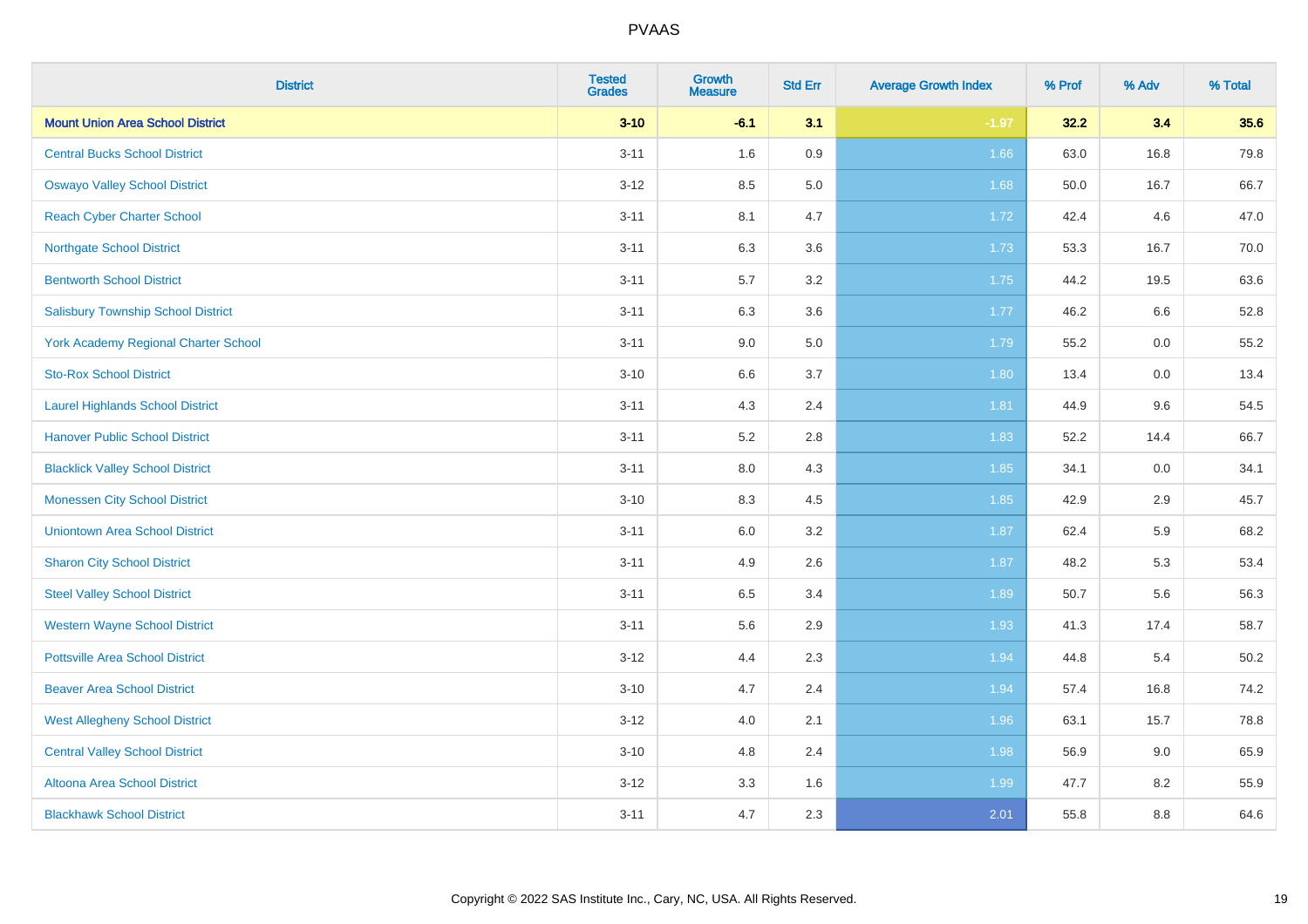| <b>District</b>                                        | <b>Tested</b><br><b>Grades</b> | <b>Growth</b><br><b>Measure</b> | <b>Std Err</b> | <b>Average Growth Index</b> | % Prof | % Adv | % Total |
|--------------------------------------------------------|--------------------------------|---------------------------------|----------------|-----------------------------|--------|-------|---------|
| <b>Mount Union Area School District</b>                | $3 - 10$                       | $-6.1$                          | 3.1            | $-1.97$                     | 32.2   | 3.4   | 35.6    |
| <b>Chester Charter Scholars Academy Charter School</b> | $3 - 12$                       | 8.4                             | 4.1            | 2.03                        | 23.4   | 0.0   | 23.4    |
| Dr Robert Ketterer Charter School Inc                  | $6 - 12$                       | 10.1                            | 5.0            | 2.04                        | 14.9   | 0.4   | 15.3    |
| <b>Millcreek Township School District</b>              | $3 - 11$                       | 3.1                             | 1.5            | 2.06                        | 55.6   | 14.2  | 69.7    |
| <b>Coudersport Area School District</b>                | $3 - 11$                       | 7.7                             | 3.7            | 2.06                        | 55.7   | 8.2   | 63.9    |
| <b>Keystone Oaks School District</b>                   | $3 - 11$                       | 5.5                             | 2.6            | 2.07                        | 53.2   | 12.1  | 65.4    |
| <b>South Western School District</b>                   | $3 - 12$                       | 3.9                             | 1.9            | 2.08                        | 60.2   | 8.1   | 68.3    |
| <b>Grove City Area School District</b>                 | $3 - 12$                       | 5.1                             | 2.4            | 2.09                        | 36.4   | 16.5  | 52.8    |
| <b>Eastern Lancaster County School District</b>        | $3 - 12$                       | 4.5                             | 2.2            | 2.09                        | 46.3   | 11.4  | 57.6    |
| <b>Muhlenberg School District</b>                      | $3 - 10$                       | 4.0                             | 1.9            | 2.10                        | 34.2   | 2.6   | 36.8    |
| Community Academy Of Philadelphia Charter School       | $3 - 11$                       | 5.8                             | 2.7            | 2.12                        | 26.7   | 0.9   | 27.6    |
| Pennsylvania Leadership Charter School                 | $3 - 11$                       | 4.6                             | 2.2            | 2.13                        | 55.4   | 11.2  | 66.7    |
| <b>Allegheny Valley School District</b>                | $3 - 11$                       | 8.5                             | 3.9            | 2.17                        | 53.1   | 12.2  | 65.3    |
| <b>Carlynton School District</b>                       | $3 - 11$                       | 7.3                             | 3.3            | 2.22                        | 41.0   | 10.5  | 51.6    |
| Pennsylvania Distance Learning Charter School          | $3 - 12$                       | 9.3                             | 4.2            | 2.22                        | 42.2   | 3.1   | 45.3    |
| Lincoln Leadership Academy Charter School              | $3 - 12$                       | 14.2                            | 6.4            | 2.22                        | 23.5   | 0.0   | 23.5    |
| <b>Carbondale Area School District</b>                 | $3 - 10$                       | 7.4                             | 3.3            | 2.25                        | 56.6   | 2.6   | 59.2    |
| <b>Agora Cyber Charter School</b>                      | $3 - 11$                       | 5.8                             | 2.6            | 2.28                        | 42.8   | 6.6   | 49.4    |
| <b>Wilson Area School District</b>                     | $3 - 11$                       | 6.0                             | 2.6            | 2.30                        | 48.7   | 8.5   | 57.2    |
| <b>Brookville Area School District</b>                 | $3 - 11$                       | 6.9                             | 3.0            | 2.30                        | 55.2   | 15.6  | 70.8    |
| <b>Richland School District</b>                        | $3 - 11$                       | 6.7                             | 2.9            | 2.33                        | 62.2   | 19.2  | 81.4    |
| <b>Collegium Charter School</b>                        | $3 - 10$                       | 5.9                             | 2.5            | 2.33                        | 38.1   | 7.9   | 46.0    |
| <b>Governor Mifflin School District</b>                | $3 - 11$                       | 4.1                             | 1.8            | 2.33                        | 42.5   | 7.2   | 49.7    |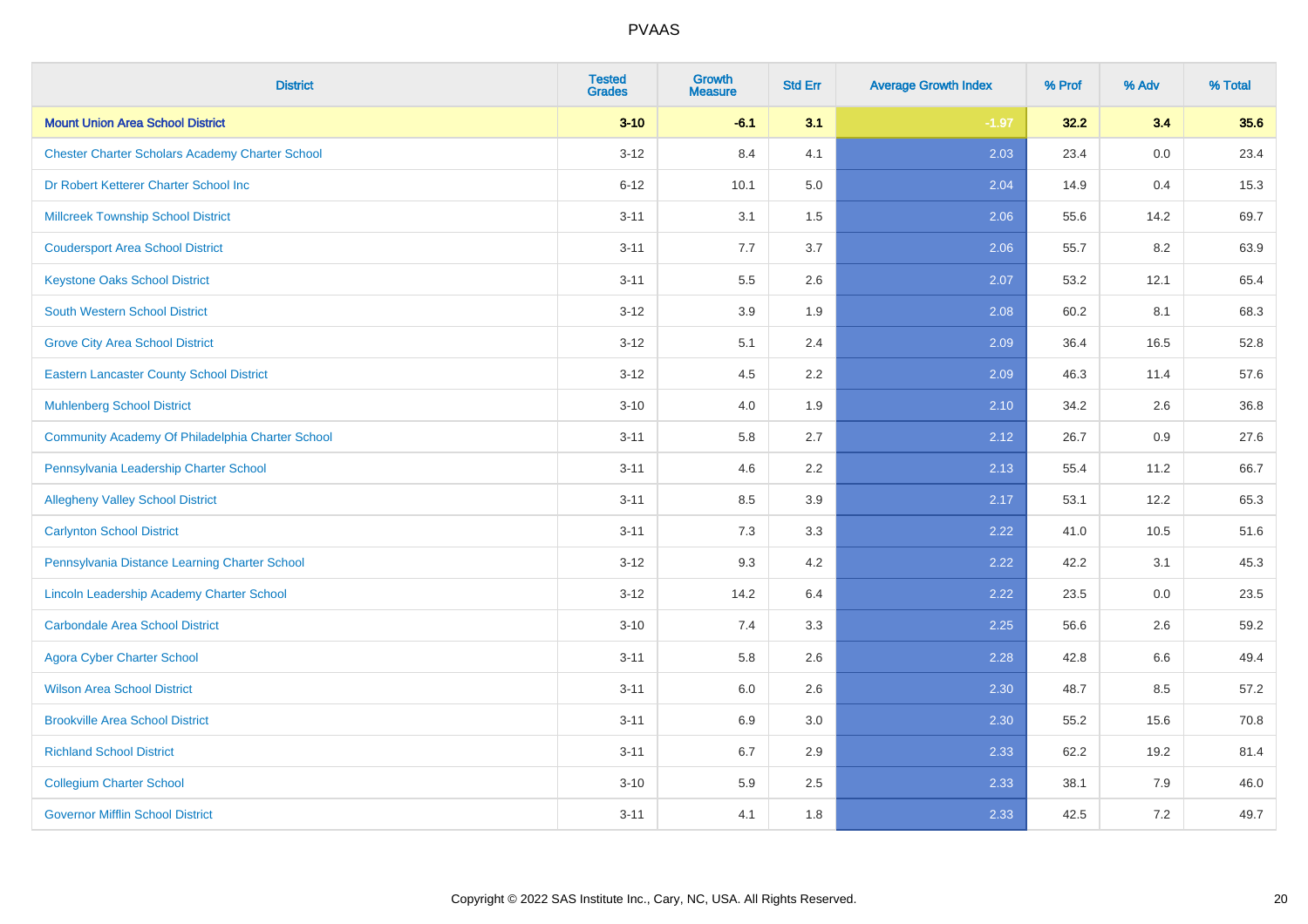| <b>District</b>                             | <b>Tested</b><br><b>Grades</b> | <b>Growth</b><br><b>Measure</b> | <b>Std Err</b> | <b>Average Growth Index</b> | % Prof | % Adv | % Total |
|---------------------------------------------|--------------------------------|---------------------------------|----------------|-----------------------------|--------|-------|---------|
| <b>Mount Union Area School District</b>     | $3 - 10$                       | $-6.1$                          | 3.1            | $-1.97$                     | 32.2   | 3.4   | 35.6    |
| <b>Franklin Area School District</b>        | $3 - 11$                       | 6.6                             | 2.8            | 2.34                        | 48.2   | 4.5   | 52.7    |
| <b>Hampton Township School District</b>     | $3 - 11$                       | 5.1                             | 2.2            | 2.35                        | 54.0   | 28.2  | 82.2    |
| <b>New Foundations Charter School</b>       | $3 - 11$                       | 5.4                             | 2.2            | 2.41                        | 47.2   | 2.5   | 49.8    |
| People For People Charter School            | $3 - 12$                       | 13.3                            | 5.5            | 2.43                        | 13.5   | 0.0   | 13.5    |
| <b>Wattsburg Area School District</b>       | $3 - 11$                       | 6.5                             | 2.7            | 2.43                        | 42.7   | 7.6   | 50.3    |
| <b>Belle Vernon Area School District</b>    | $3 - 11$                       | 6.5                             | 2.6            | 2.44                        | 55.6   | 11.1  | 66.7    |
| <b>Belmont Charter School</b>               | $3 - 10$                       | 16.0                            | 6.5            | 2.45                        | 64.3   | 0.0   | 64.3    |
| <b>Bethlehem-Center School District</b>     | $3 - 10$                       | 8.1                             | 3.3            | 2.46                        | 35.1   | 1.4   | 36.5    |
| <b>Wilmington Area School District</b>      | $3 - 11$                       | 7.5                             | 3.0            | 2.48                        | 55.1   | 5.1   | 60.2    |
| <b>Shenandoah Valley School District</b>    | $3 - 11$                       | 9.7                             | 3.9            | 2.49                        | 28.3   | 5.0   | 33.3    |
| 21st Century Cyber Charter School           | $6 - 12$                       | 5.7                             | 2.3            | 2.50                        | 56.7   | 8.3   | 65.0    |
| Northampton Area School District            | $3 - 11$                       | 4.0                             | 1.6            | 2.51                        | 52.3   | 10.8  | 63.1    |
| <b>Clarion Area School District</b>         | $3 - 11$                       | 10.3                            | 4.1            | 2.51                        | 45.4   | 14.6  | 60.0    |
| Renaissance Academy Charter School          | $3 - 11$                       | 8.3                             | 3.3            | 2.54                        | 45.6   | 22.8  | 68.4    |
| New Hope-Solebury School District           | $3 - 11$                       | $7.5\,$                         | 2.9            | 2.57                        | 68.2   | 22.7  | 90.9    |
| <b>Penncrest School District</b>            | $3 - 11$                       | 5.7                             | 2.2            | 2.57                        | 47.2   | 7.1   | 54.3    |
| <b>Kennett Consolidated School District</b> | $3 - 11$                       | 4.8                             | 1.8            | 2.61                        | 52.5   | 10.7  | 63.2    |
| <b>Wyalusing Area School District</b>       | $3 - 12$                       | $8.8\,$                         | 3.3            | 2.68                        | 54.6   | 11.7  | 66.2    |
| <b>Spring Grove Area School District</b>    | $3 - 11$                       | 5.6                             | 2.1            | 2.68                        | 55.1   | 15.0  | 70.1    |
| <b>Multicultural Academy Charter School</b> | $9 - 11$                       | 9.5                             | 3.5            | 2.69                        | 22.0   | 0.0   | 22.0    |
| <b>Homer-Center School District</b>         | $3 - 11$                       | 9.7                             | 3.6            | 2.70                        | 45.1   | 17.2  | 62.3    |
| <b>Mars Area School District</b>            | $3 - 10$                       | 5.7                             | 2.1            | 2.75                        | 57.9   | 18.2  | 76.1    |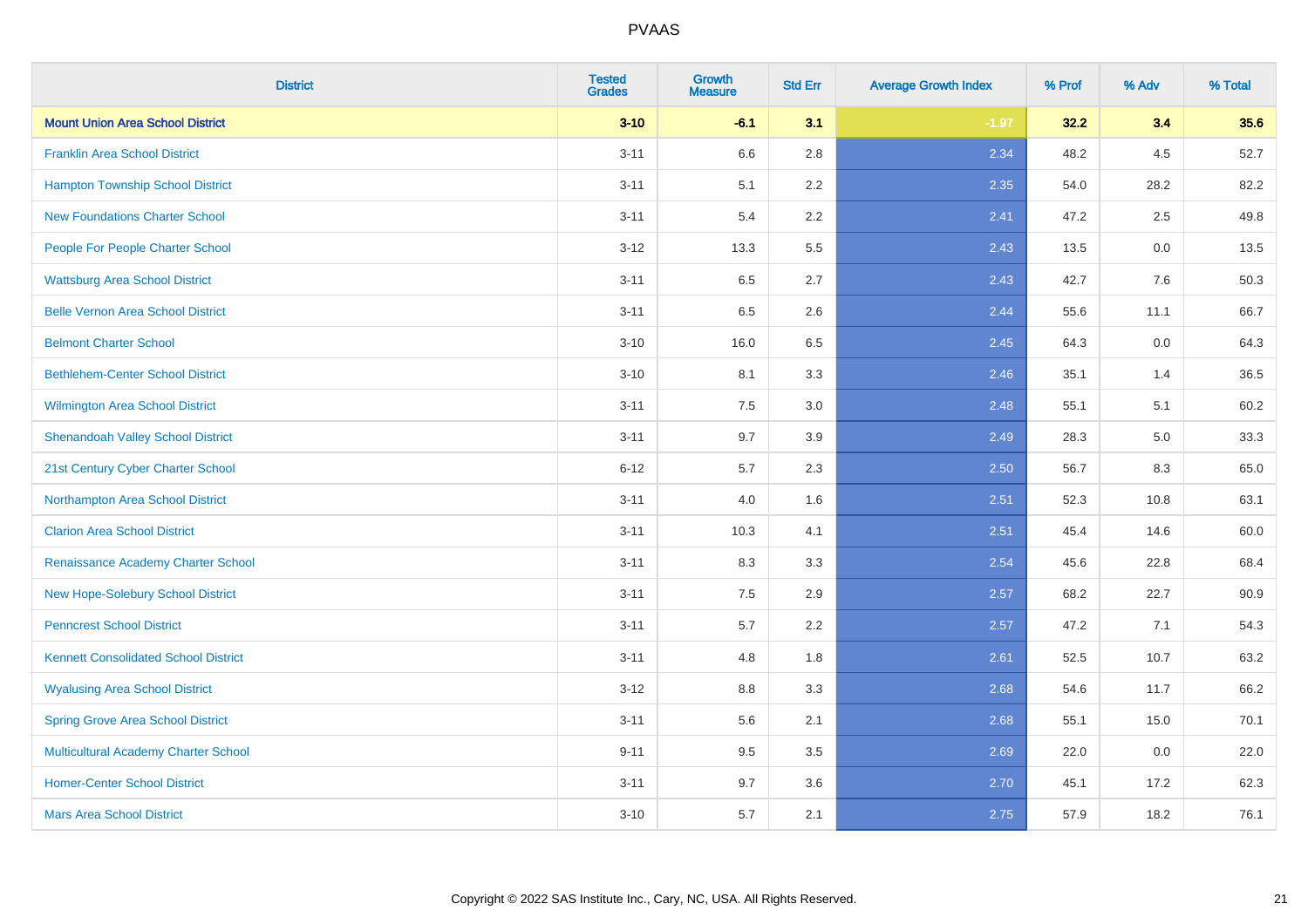| <b>District</b>                                | <b>Tested</b><br><b>Grades</b> | <b>Growth</b><br><b>Measure</b> | <b>Std Err</b> | <b>Average Growth Index</b> | % Prof | % Adv   | % Total |
|------------------------------------------------|--------------------------------|---------------------------------|----------------|-----------------------------|--------|---------|---------|
| <b>Mount Union Area School District</b>        | $3 - 10$                       | $-6.1$                          | 3.1            | $-1.97$                     | 32.2   | 3.4     | 35.6    |
| <b>Warwick School District</b>                 | $3 - 11$                       | 5.2                             | 1.9            | 2.76                        | 46.4   | 17.0    | 63.3    |
| <b>Peters Township School District</b>         | $3 - 11$                       | 5.0                             | 1.8            | 2.76                        | 59.8   | 26.1    | 85.9    |
| Lehigh Valley Charter High School For The Arts | $9 - 10$                       | $7.3$                           | 2.6            | 2.82                        | 62.3   | 18.2    | 80.5    |
| <b>Jenkintown School District</b>              | $3 - 11$                       | 12.5                            | 4.4            | 2.84                        | 54.6   | 29.6    | 84.1    |
| <b>Hempfield Area School District</b>          | $3 - 12$                       | 4.6                             | 1.6            | 2.86                        | 53.5   | 20.1    | 73.6    |
| Daniel Boone Area School District              | $3 - 12$                       | 5.7                             | 2.0            | 2.88                        | 51.0   | 11.5    | 62.6    |
| <b>Stroudsburg Area School District</b>        | $3 - 11$                       | $5.5\,$                         | 1.9            | 2.88                        | 48.1   | 4.2     | 52.3    |
| <b>Hollidaysburg Area School District</b>      | $3 - 11$                       | 6.0                             | 2.1            | 2.88                        | 57.1   | 12.3    | 69.4    |
| <b>Dover Area School District</b>              | $3 - 12$                       | 6.0                             | 2.1            | 2.94                        | 52.2   | 6.0     | 58.2    |
| Palmyra Area School District                   | $3 - 11$                       | 5.6                             | 1.9            | 2.96                        | 56.4   | 15.6    | 72.0    |
| Montgomery Area School District                | $3 - 11$                       | 10.7                            | 3.6            | 2.96                        | 48.7   | 12.4    | 61.1    |
| <b>Neshaminy School District</b>               | $3 - 11$                       | $4.0\,$                         | 1.3            | 3.02                        | 58.7   | $9.5\,$ | 68.2    |
| <b>Northeastern York School District</b>       | $3 - 11$                       | 5.9                             | 2.0            | 3.03                        | 51.1   | 16.6    | 67.6    |
| Saint Marys Area School District               | $3 - 11$                       | 7.8                             | 2.6            | 3.04                        | 57.0   | 8.2     | 65.2    |
| <b>Northern Cambria School District</b>        | $3 - 11$                       | 10.0                            | 3.3            | 3.04                        | 47.4   | 5.1     | 52.6    |
| <b>Cranberry Area School District</b>          | $3 - 12$                       | 9.2                             | 3.0            | 3.04                        | 47.5   | 10.2    | 57.6    |
| <b>Connellsville Area School District</b>      | $3 - 11$                       | 6.1                             | 2.0            | 3.05                        | 45.4   | 7.8     | 53.2    |
| <b>Ephrata Area School District</b>            | $3 - 11$                       | 5.6                             | 1.8            | 3.12                        | 54.7   | 9.5     | 64.2    |
| <b>Avon Grove Charter School</b>               | $3 - 11$                       | 9.0                             | 2.9            | 3.13                        | 58.8   | 16.7    | 75.5    |
| <b>Bethel Park School District</b>             | $3 - 11$                       | 5.6                             | 1.8            | 3.18                        | 65.3   | 18.6    | 83.9    |
| Jamestown Area School District                 | $3 - 11$                       | 13.5                            | 4.2            | 3.19                        | 64.4   | 13.3    | 77.8    |
| <b>Sayre Area School District</b>              | $3 - 11$                       | 11.2                            | 3.5            | 3.20                        | 52.2   | 7.5     | 59.7    |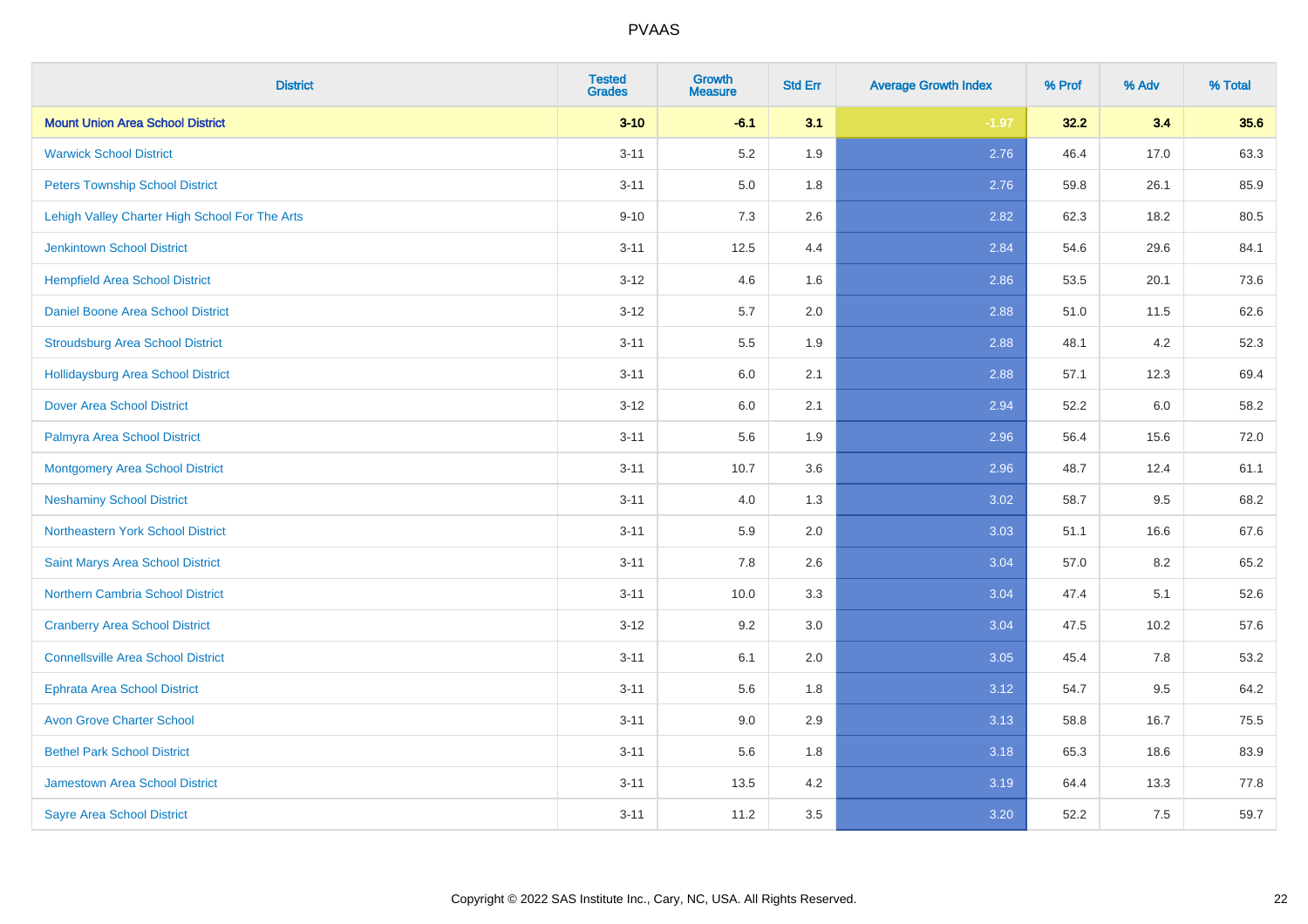| <b>District</b>                                | <b>Tested</b><br><b>Grades</b> | <b>Growth</b><br><b>Measure</b> | <b>Std Err</b> | <b>Average Growth Index</b> | % Prof | % Adv | % Total |
|------------------------------------------------|--------------------------------|---------------------------------|----------------|-----------------------------|--------|-------|---------|
| <b>Mount Union Area School District</b>        | $3 - 10$                       | $-6.1$                          | 3.1            | $-1.97$                     | 32.2   | 3.4   | 35.6    |
| <b>Wayne Highlands School District</b>         | $3 - 11$                       | 7.8                             | 2.4            | 3.23                        | 52.3   | 13.1  | 65.4    |
| <b>Tech Freire Charter School</b>              | $9 - 11$                       | 9.3                             | 2.9            | 3.26                        | 18.0   | 1.1   | 19.1    |
| <b>East Penn School District</b>               | $3 - 11$                       | 4.1                             | 1.3            | 3.27                        | 55.8   | 11.5  | 67.3    |
| Mechanicsburg Area School District             | $3 - 11$                       | 5.9                             | 1.8            | 3.29                        | 57.2   | 13.7  | 70.9    |
| <b>Central Dauphin School District</b>         | $3 - 11$                       | 4.4                             | 1.3            | 3.32                        | 53.3   | 7.4   | 60.7    |
| <b>Mastery Charter School - Hardy Williams</b> | $3 - 11$                       | 11.4                            | 3.4            | 3.33                        | 44.3   | 5.7   | 50.0    |
| Pennsylvania Virtual Charter School            | $3 - 11$                       | 11.8                            | 3.5            | 3.37                        | 56.5   | 11.1  | 67.6    |
| <b>School Lane Charter School</b>              | $3 - 11$                       | 12.4                            | 3.6            | 3.43                        | 59.1   | 9.8   | 68.9    |
| <b>Whitehall-Coplay School District</b>        | $3 - 11$                       | 6.1                             | 1.8            | 3.45                        | 49.3   | 7.4   | 56.6    |
| Ambridge Area School District                  | $3 - 12$                       | 9.1                             | 2.6            | 3.46                        | 50.4   | 10.7  | 61.1    |
| Pen Argyl Area School District                 | $3 - 12$                       | 9.2                             | 2.7            | 3.46                        | 50.0   | 12.6  | 62.6    |
| Selinsgrove Area School District               | $3 - 12$                       | 8.3                             | 2.3            | 3.54                        | 56.8   | 10.0  | 66.8    |
| <b>West Shore School District</b>              | $3 - 12$                       | $5.0\,$                         | 1.4            | 3.59                        | 54.2   | 9.4   | 63.6    |
| <b>Hamburg Area School District</b>            | $3 - 11$                       | 8.9                             | 2.5            | 3.63                        | 43.5   | 8.2   | 51.7    |
| <b>Eastern York School District</b>            | $3 - 11$                       | 9.6                             | 2.6            | 3.71                        | 56.3   | 12.6  | 68.9    |
| <b>Mckeesport Area School District</b>         | $3 - 12$                       | 9.0                             | 2.4            | 3.72                        | 31.0   | 4.5   | 35.5    |
| <b>Midd-West School District</b>               | $3 - 11$                       | 10.3                            | 2.7            | 3.80                        | 58.0   | 13.4  | 71.4    |
| <b>Octorara Area School District</b>           | $3 - 11$                       | 9.1                             | 2.4            | 3.82                        | 52.1   | 8.5   | 60.6    |
| <b>Eastern Lebanon County School District</b>  | $3 - 11$                       | 8.6                             | 2.2            | 3.84                        | 48.8   | 11.4  | 60.3    |
| <b>Allentown City School District</b>          | $3-12$                         | 5.3                             | 1.4            | 3.88                        | 25.3   | 2.7   | 28.0    |
| <b>Freeport Area School District</b>           | $3 - 10$                       | 9.7                             | 2.5            | 3.91                        | 57.5   | 17.8  | 75.3    |
| Lake-Lehman School District                    | $3 - 11$                       | 10.8                            | 2.7            | 3.93                        | 55.3   | 7.9   | 63.2    |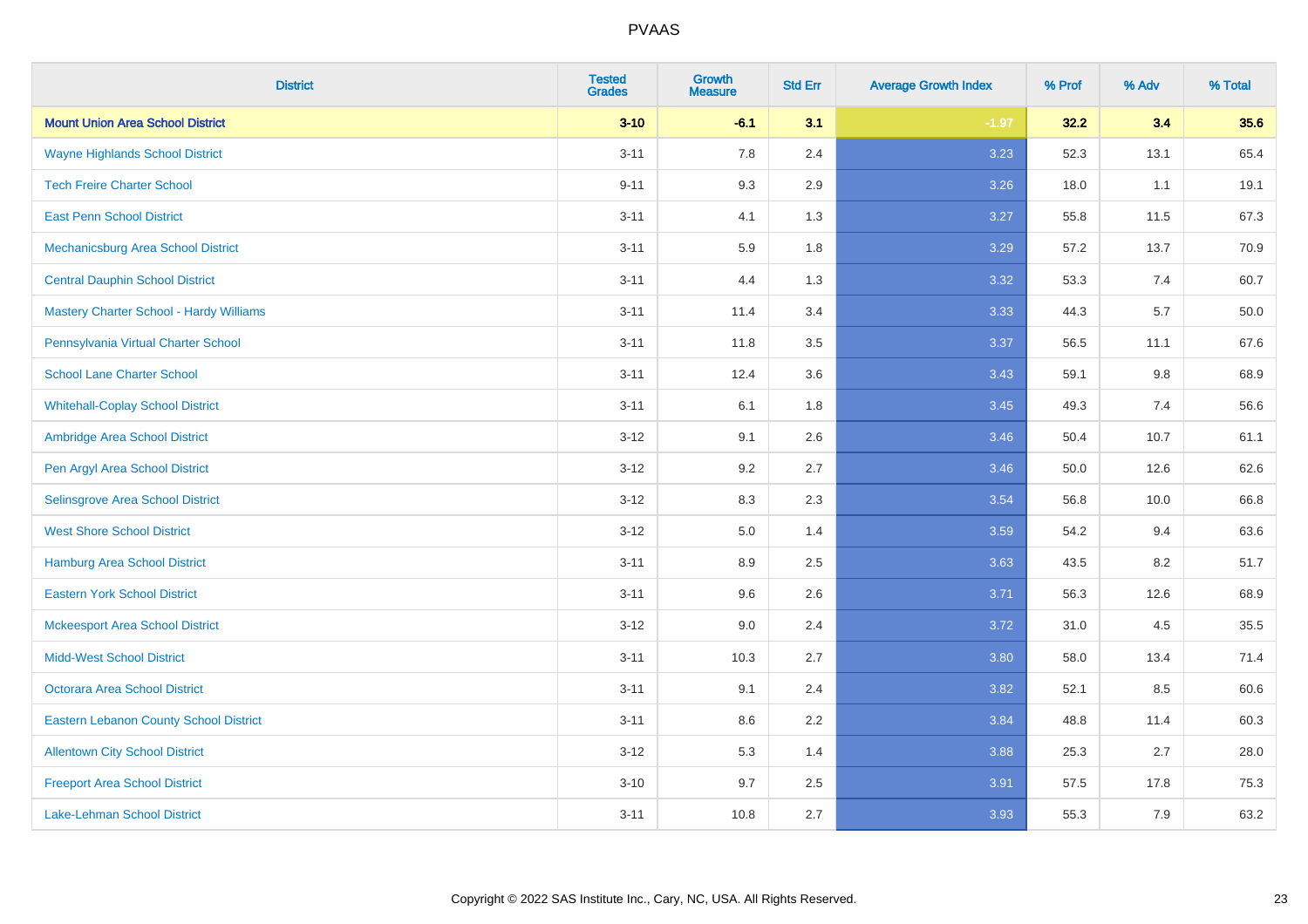| <b>District</b>                                    | <b>Tested</b><br><b>Grades</b> | <b>Growth</b><br><b>Measure</b> | <b>Std Err</b> | <b>Average Growth Index</b> | % Prof | % Adv   | % Total |
|----------------------------------------------------|--------------------------------|---------------------------------|----------------|-----------------------------|--------|---------|---------|
| <b>Mount Union Area School District</b>            | $3 - 10$                       | $-6.1$                          | 3.1            | $-1.97$                     | 32.2   | 3.4     | 35.6    |
| <b>William Penn School District</b>                | $3 - 12$                       | 8.3                             | 2.1            | 3.99                        | 35.6   | $3.0\,$ | 38.7    |
| <b>Greater Nanticoke Area School District</b>      | $3 - 12$                       | 11.2                            | 2.8            | 4.01                        | 38.0   | 12.4    | 50.4    |
| <b>Greenwood School District</b>                   | $3 - 11$                       | 15.9                            | 3.9            | 4.11                        | 50.0   | 25.0    | 75.0    |
| <b>Montoursville Area School District</b>          | $3 - 12$                       | 10.8                            | 2.5            | 4.24                        | 44.6   | 20.1    | 64.8    |
| <b>Moon Area School District</b>                   | $3 - 11$                       | 8.2                             | 1.9            | 4.25                        | 58.7   | 18.5    | 77.2    |
| <b>Centennial School District</b>                  | $3 - 10$                       | 7.1                             | 1.7            | 4.29                        | 50.1   | 8.7     | 58.9    |
| <b>Parkland School District</b>                    | $3 - 11$                       | 5.3                             | 1.2            | 4.30                        | 58.0   | 22.3    | 80.4    |
| <b>Iroquois School District</b>                    | $3 - 11$                       | 13.1                            | 3.0            | 4.35                        | 48.2   | 7.8     | 56.0    |
| <b>Spring-Ford Area School District</b>            | $3 - 11$                       | 6.0                             | 1.3            | 4.46                        | 60.8   | 16.5    | 77.4    |
| Northern Bedford County School District            | $3 - 11$                       | 16.5                            | 3.6            | 4.58                        | 51.7   | 20.0    | 71.7    |
| <b>Littlestown Area School District</b>            | $3 - 11$                       | 11.4                            | 2.5            | 4.62                        | 55.2   | 10.4    | 65.6    |
| Pocono Mountain School District                    | $3 - 12$                       | $6.8\,$                         | 1.5            | 4.62                        | 45.8   | $5.0\,$ | 50.7    |
| <b>Upper Darby School District</b>                 | $3-12$                         | 6.9                             | 1.5            | 4.62                        | 45.0   | 6.7     | 51.7    |
| <b>Conestoga Valley School District</b>            | $3 - 11$                       | 8.7                             | 1.8            | 4.69                        | 60.3   | 13.5    | 73.8    |
| <b>Derry Area School District</b>                  | $3 - 11$                       | 13.2                            | 2.8            | 4.69                        | 60.0   | 12.5    | 72.5    |
| <b>Fort Leboeuf School District</b>                | $3 - 11$                       | 11.7                            | 2.5            | 4.73                        | 48.5   | 21.1    | 69.6    |
| Penns Valley Area School District                  | $3 - 12$                       | 14.0                            | 2.9            | 4.80                        | 41.9   | 23.1    | 65.0    |
| Shippensburg Area School District                  | $3 - 11$                       | 9.3                             | 1.9            | 4.84                        | 53.1   | 10.2    | 63.3    |
| <b>Commonwealth Charter Academy Charter School</b> | $3 - 10$                       | 9.1                             | 1.9            | 4.90                        | 47.2   | 9.1     | 56.3    |
| <b>York Suburban School District</b>               | $3 - 11$                       | 10.1                            | 2.1            | 4.91                        | 53.5   | 27.8    | 81.3    |
| <b>West Perry School District</b>                  | $3 - 11$                       | 12.5                            | 2.5            | 4.99                        | 56.6   | 8.4     | 65.0    |
| <b>Cornwall-Lebanon School District</b>            | $3 - 11$                       | 8.3                             | 1.6            | 5.08                        | 47.2   | 8.4     | 55.6    |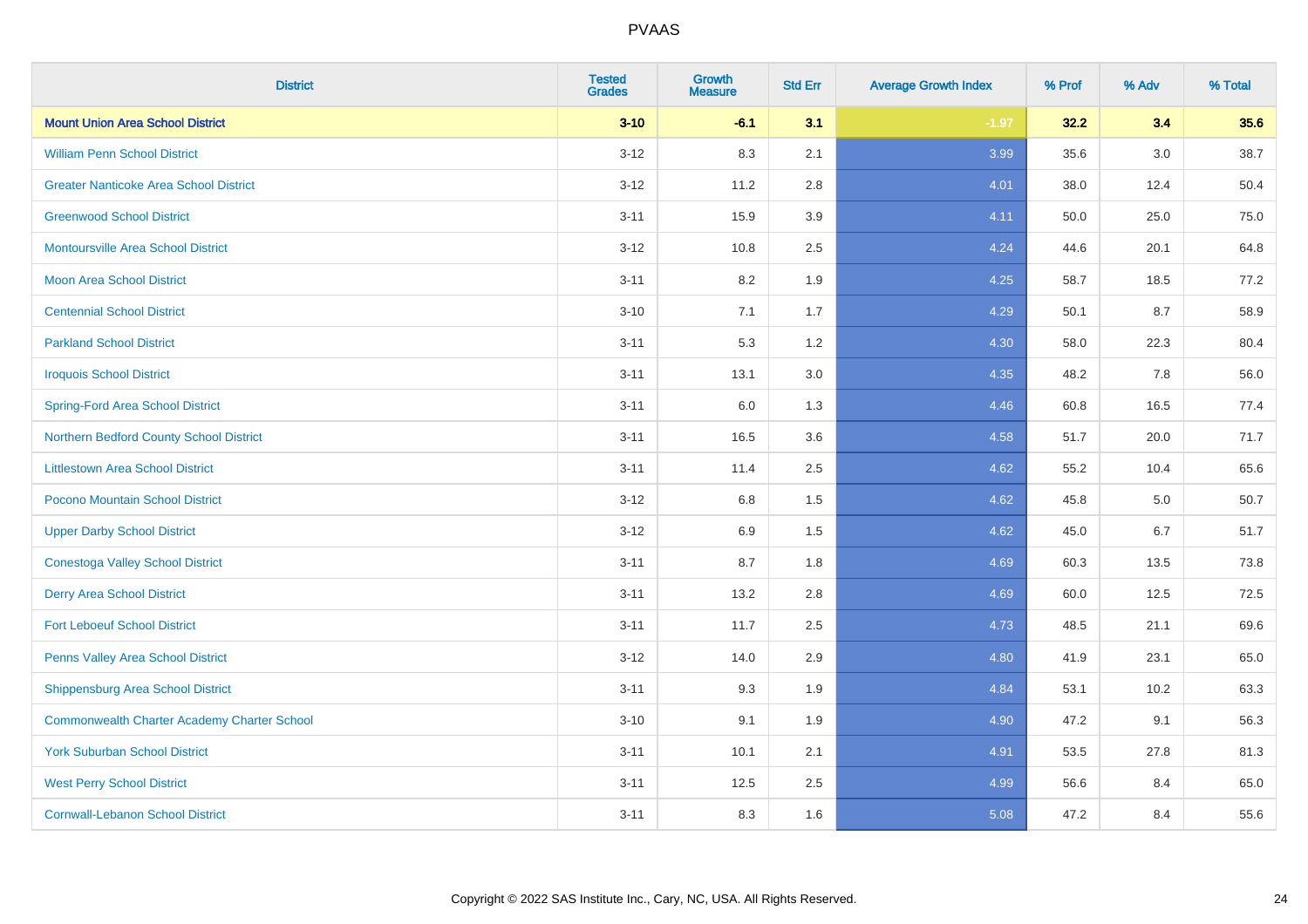| <b>District</b>                               | <b>Tested</b><br><b>Grades</b> | <b>Growth</b><br><b>Measure</b> | <b>Std Err</b> | <b>Average Growth Index</b> | % Prof | % Adv | % Total |
|-----------------------------------------------|--------------------------------|---------------------------------|----------------|-----------------------------|--------|-------|---------|
| <b>Mount Union Area School District</b>       | $3 - 10$                       | $-6.1$                          | 3.1            | $-1.97$                     | 32.2   | 3.4   | 35.6    |
| <b>City CHS</b>                               | $10 - 11$                      | 13.6                            | 2.7            | 5.12                        | 45.8   | 3.0   | 48.8    |
| <b>Cocalico School District</b>               | $3 - 11$                       | 10.6                            | 2.0            | 5.18                        | 50.8   | 14.1  | 64.8    |
| <b>Haverford Township School District</b>     | $3 - 11$                       | $8.0\,$                         | 1.5            | 5.27                        | 53.0   | 25.5  | 78.6    |
| Fox Chapel Area School District               | $3 - 11$                       | 9.8                             | 1.8            | 5.36                        | 56.6   | 28.6  | 85.2    |
| <b>Mifflin County School District</b>         | $3 - 11$                       | 9.1                             | 1.7            | 5.49                        | 47.1   | 6.7   | 53.8    |
| <b>Unionville-Chadds Ford School District</b> | $3 - 11$                       | 17.1                            | 3.1            | 5.51                        | 68.1   | 13.2  | 81.3    |
| <b>Fleetwood Area School District</b>         | $3 - 10$                       | 12.2                            | 2.2            | 5.68                        | 53.5   | 11.6  | 65.2    |
| <b>Mountain View School District</b>          | $3 - 11$                       | 20.9                            | 3.5            | 5.91                        | 57.8   | 20.3  | 78.1    |
| <b>Wilson School District</b>                 | $3-12$                         | 8.8                             | 1.5            | 5.96                        | 52.6   | 14.6  | 67.2    |
| <b>Saucon Valley School District</b>          | $3 - 11$                       | 14.7                            | 2.5            | 5.98                        | 48.7   | 20.2  | 69.0    |
| <b>Ridley School District</b>                 | $3 - 12$                       | 10.0                            | 1.6            | 6.10                        | 45.6   | 8.2   | 53.8    |
| <b>Avon Grove School District</b>             | $3 - 10$                       | 10.0                            | 1.6            | 6.26                        | 56.3   | 18.6  | 74.9    |
| <b>Abington Heights School District</b>       | $3 - 11$                       | 13.5                            | 2.2            | 6.27                        | 58.3   | 16.2  | 74.5    |
| <b>Pine-Richland School District</b>          | $3 - 11$                       | 11.5                            | 1.8            | 6.31                        | 60.6   | 24.4  | 85.0    |
| <b>Deer Lakes School District</b>             | $3 - 11$                       | 17.0                            | 2.7            | 6.32                        | 61.5   | 16.4  | 77.9    |
| <b>Derry Township School District</b>         | $3 - 10$                       | 12.8                            | 2.0            | 6.39                        | 54.8   | 25.8  | 80.6    |
| <b>Garnet Valley School District</b>          | $3 - 10$                       | 10.9                            | 1.7            | 6.53                        | 67.1   | 19.0  | 86.1    |
| <b>Hazleton Area School District</b>          | $3 - 11$                       | 9.6                             | 1.4            | 6.77                        | 45.0   | 7.8   | 52.9    |
| <b>Wissahickon School District</b>            | $3 - 10$                       | 12.5                            | 1.8            | 6.85                        | 58.3   | 22.4  | 80.7    |
| <b>Southern York County School District</b>   | $3 - 11$                       | 14.2                            | 2.1            | 6.91                        | 55.1   | 18.1  | 73.1    |
| <b>Delaware Valley School District</b>        | $3 - 11$                       | 12.6                            | 1.8            | 6.93                        | 55.2   | 16.2  | 71.4    |
| <b>Central York School District</b>           | $3-12$                         | 12.3                            | 1.7            | 7.20                        | 55.5   | 11.5  | 67.0    |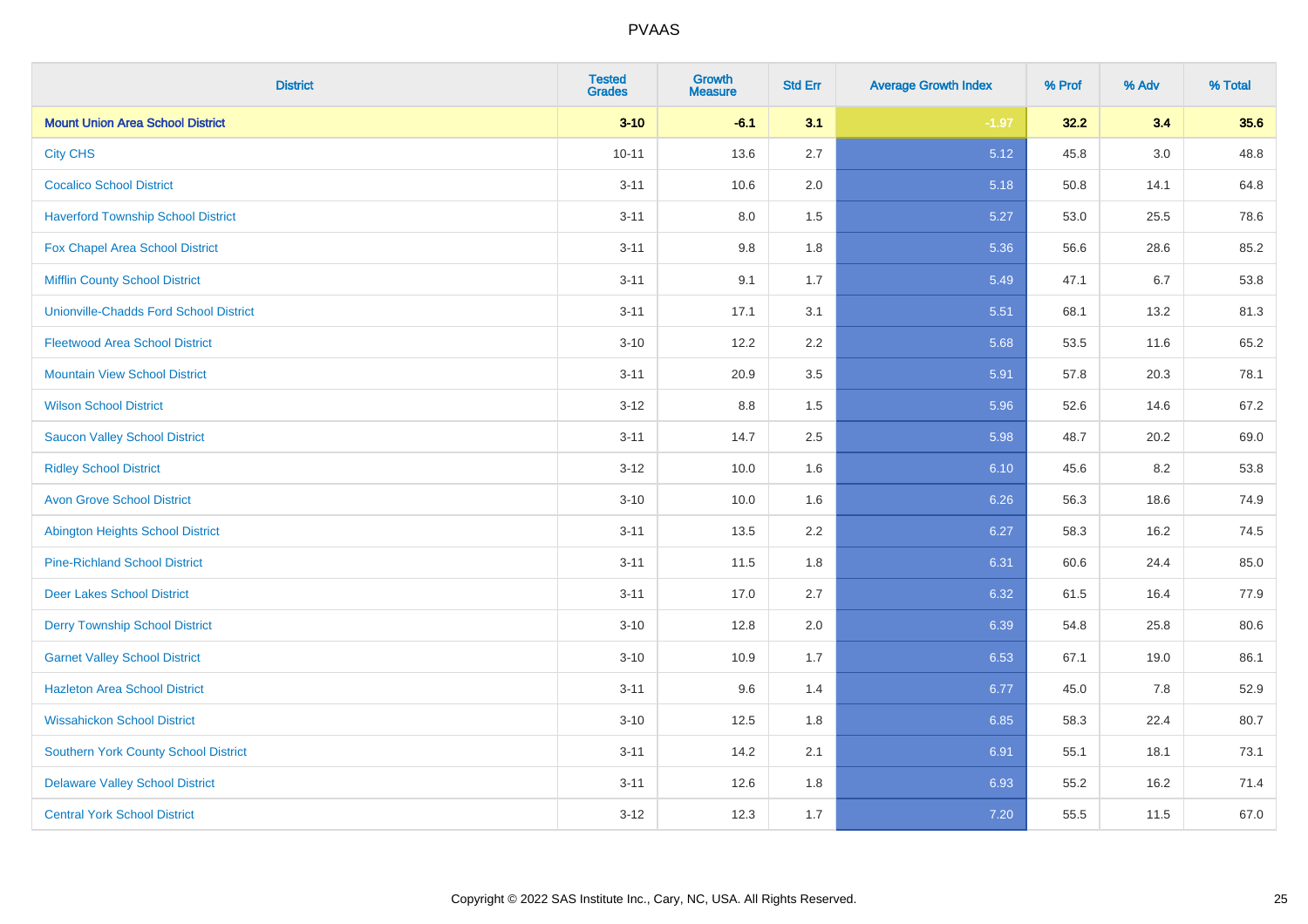| <b>District</b>                          | <b>Tested</b><br><b>Grades</b> | <b>Growth</b><br><b>Measure</b> | <b>Std Err</b> | <b>Average Growth Index</b> | % Prof | % Adv   | % Total |
|------------------------------------------|--------------------------------|---------------------------------|----------------|-----------------------------|--------|---------|---------|
| <b>Mount Union Area School District</b>  | $3 - 10$                       | $-6.1$                          | 3.1            | $-1.97$                     | 32.2   | 3.4     | 35.6    |
| <b>Reading School District</b>           | $3 - 11$                       | 10.1                            | 1.4            | 7.25                        | 24.7   | $2.4\,$ | 27.2    |
| <b>Valley View School District</b>       | $3 - 11$                       | 18.1                            | 2.4            | 7.42                        | 53.7   | 14.7    | 68.4    |
| Pennsylvania Cyber Charter School        | $3 - 11$                       | 11.6                            | 1.5            | 7.54                        | 46.3   | 5.0     | 51.3    |
| <b>Upper Merion Area School District</b> | $3 - 11$                       | 15.3                            | 2.0            | 7.62                        | 59.3   | 19.3    | 78.6    |
| <b>Council Rock School District</b>      | $3 - 11$                       | 8.9                             | 1.2            | 7.65                        | 62.8   | 16.6    | 79.4    |
| <b>Tyrone Area School District</b>       | $3-12$                         | 19.7                            | 2.5            | 7.87                        | 60.4   | 16.7    | 77.1    |
| <b>Penn-Trafford School District</b>     | $3 - 11$                       | 13.4                            | 1.7            | 7.87                        | 62.3   | 21.9    | 84.2    |
| <b>Pennsbury School District</b>         | $3 - 11$                       | 11.7                            | 1.5            | 7.90                        | 60.1   | 21.3    | 81.3    |
| <b>Great Valley School District</b>      | $3 - 11$                       | 15.0                            | 1.9            | 7.98                        | 50.0   | 35.0    | 85.0    |
| Northern York County School District     | $3 - 11$                       | 15.6                            | 2.0            | 7.98                        | 57.4   | 11.5    | 68.8    |
| <b>Springfield School District</b>       | $3 - 11$                       | 13.8                            | 1.7            | 7.99                        | 60.9   | 21.5    | 82.4    |
| <b>Bethlehem Area School District</b>    | $3 - 11$                       | 9.3                             | 1.1            | 8.15                        | 44.7   | 12.0    | 56.7    |
| <b>Colonial School District</b>          | $3 - 11$                       | 14.0                            | 1.7            | 8.21                        | 60.2   | 19.6    | 79.8    |
| <b>Souderton Area School District</b>    | $3 - 11$                       | 12.4                            | 1.5            | 8.28                        | 61.7   | 15.2    | 76.9    |
| <b>North Penn School District</b>        | $3 - 11$                       | 9.1                             | 1.1            | 8.36                        | 55.8   | 17.0    | 72.8    |
| <b>Upper Dublin School District</b>      | $3-12$                         | 15.4                            | 1.8            | 8.53                        | 60.8   | 24.8    | 85.6    |
| <b>Dallastown Area School District</b>   | $3 - 11$                       | 13.5                            | 1.5            | 8.84                        | 56.0   | 17.9    | 73.8    |
| <b>Norwin School District</b>            | $3 - 11$                       | 18.0                            | 1.7            | 10.37                       | 58.5   | 27.0    | 85.4    |
| <b>West Chester Area School District</b> | $3 - 11$                       | 12.6                            | 1.2            | 10.38                       | 66.8   | 20.2    | 87.0    |
| <b>Upper Saint Clair School District</b> | $3 - 11$                       | 18.5                            | 1.7            | 10.65                       | 61.8   | 30.1    | 91.9    |
| Downingtown Area School District         | $3 - 11$                       | 12.1                            | 1.1            | 10.67                       | 60.0   | 23.5    | 83.6    |
| <b>Upper Perkiomen School District</b>   | $3 - 11$                       | 22.1                            | 2.1            | 10.74                       | 57.7   | 13.2    | 70.9    |